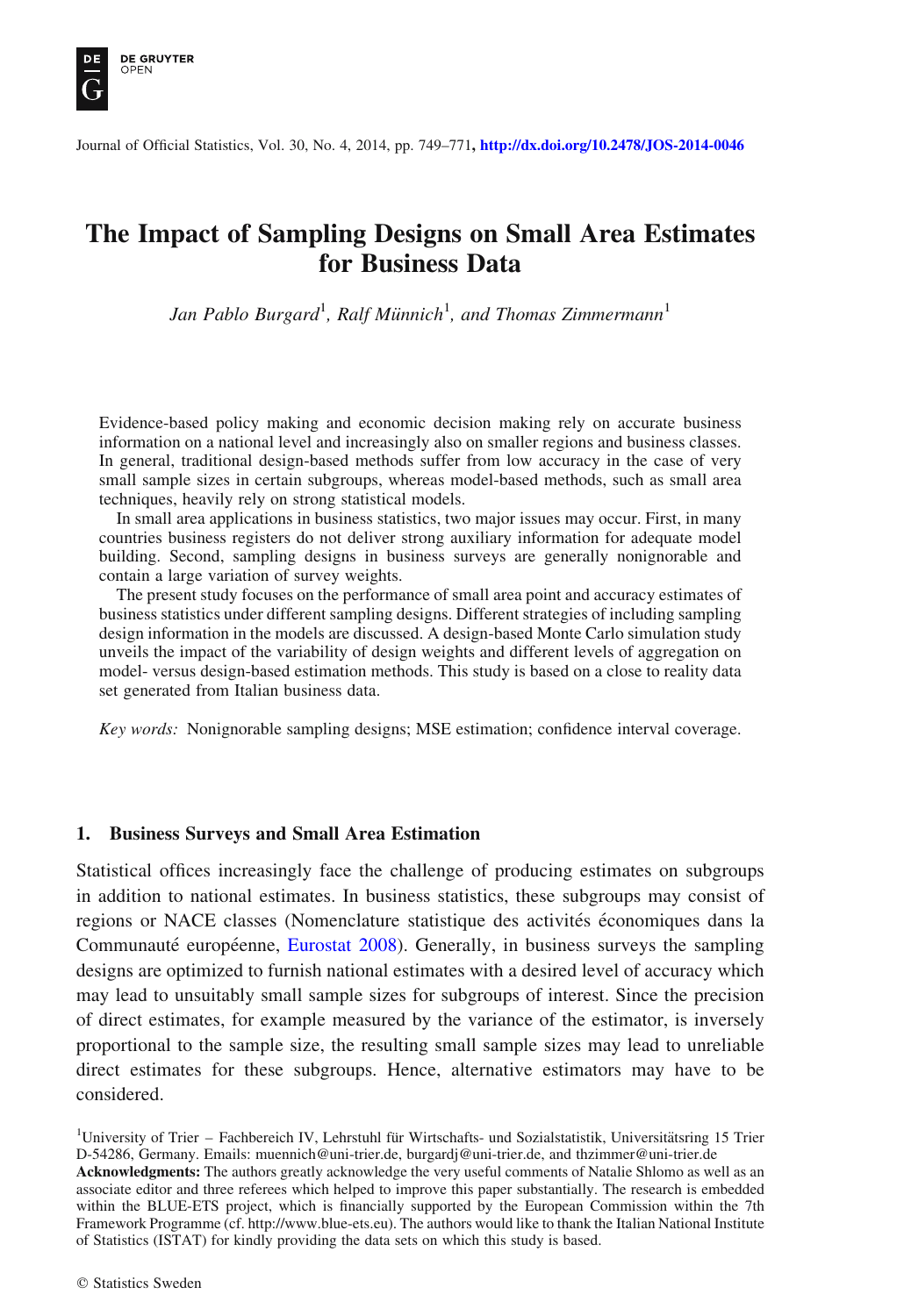Over the past decades, small area estimation techniques have gained popularity. The main idea behind these methods is to borrow information from other subgroups via statistical models in order to increase the effective sample size of the subgroups of interest (cf. Rao 2003). One major reservation in official statistics against the use of model-based methods is the possible lack of design unbiasedness. In the presence of small sample sizes, however, the design biasedness may play a minor role in assessing the precision of the estimates because of the variability caused by small sample sizes. A widely used measure to assess the precision of estimates is the mean square error (MSE), which considers both the squared bias and the variance of an estimator. Model-based small area methods typically have lower variances but may suffer from design bias. In contrast to model-based methods, design-based methods are design unbiased at the expense of large variances with small sample sizes. Thus there is a trade-off between bias and variance of the different estimators. Therefore, the selection of an estimator of either kind has to be made carefully in any application. While small area estimation is increasingly used in many fields of social statistics, such as the estimation of poverty measures (cf. Molina and Rao 2010, or Lehtonen et al. 2011), it has not yet been widely used in the area of business statistics. Small area estimation techniques use models for the prediction of the quantity of interest. This approach relies heavily on the availability of strong predictive variables for modeling the dependent variable. This auxiliary information usually comes from business registers. The higher the predictive power of the model, the better estimates are produced.

In this article, we want to raise and discuss two issues arising in the application of small area estimation methods for business statistics. First, in many countries business registers do not include strong auxiliary information, leaving the data producer with little choice regarding model building and variable selection. Nevertheless, the data producer might be obliged to publish information on subgroups under these less suitable conditions and without sufficient sample sizes for applying design-based methods. Options available to a data producer are discussed.

Secondly, sampling designs in business statistics are often nonignorable due to a high market concentration of important variables, such as total turnover. The designs, mainly stratified or probability proportional to size, work well within a design-based framework for estimating national figures. However, most small area estimators operate in a modelbased framework ignoring the sampling design. In the case of informative sampling designs, this may lead to erroneous statistical inferences (cf. Pfeffermann and Sverchkov 2009). In this case, one option is to correct for the design bias due to the informativeness directly (cf. Pfeffermann and Sverchkov 2007). Another approach incorporates the design weights into the estimation of the statistical model. In a Bayesian context, this issue has been addressed by You and Rao (2003) and Little (2012). A discussion on weighting and prediction in the context of small area estimation from a frequentist's viewpoint is given in Pfeffermann (1993) and Pfeffermann et al. (1998) and for multilevel modeling in general in Asparouhov (2006). In our article we compare different frequentist strategies for including design weights in small area modeling.

In Section 2, we describe the sampling designs used in business surveys and discuss their usefulness for small area estimation. This is followed by the presentation of the small area estimators considered in our study, including their properties with respect to complex survey designs. In Section 3, we describe our data set and outline our design-based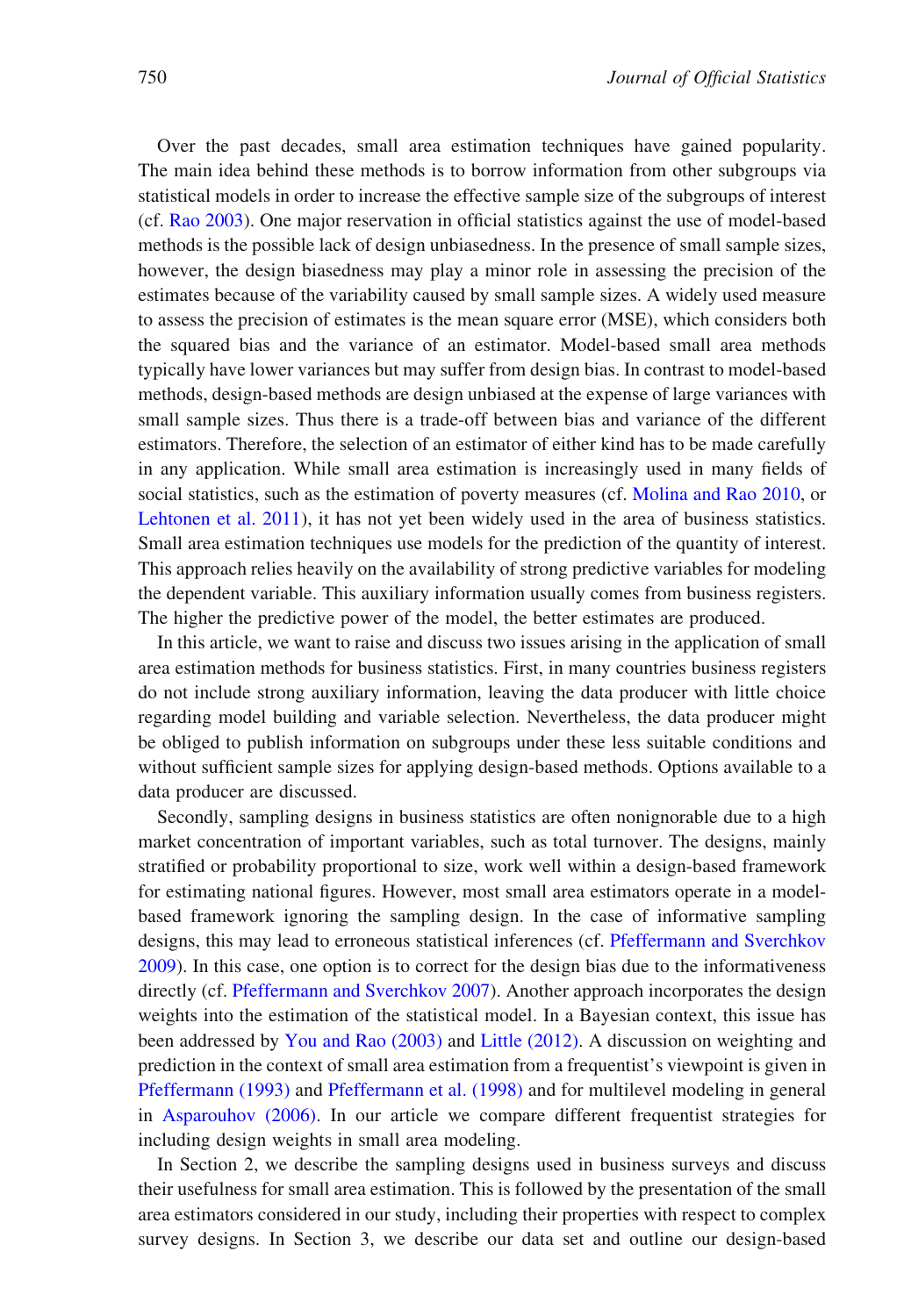simulation strategy followed by a discussion of the results of our simulation study. Finally, we summarize our findings in Section 4.

#### 2. Small Area Estimation and Modeling

#### 2.1. Sampling Designs for Business Surveys

In business surveys, stratified sampling designs are typically applied. The strata are often determined as cross-classifications of variables such as industry classifications, geographical information or employee size classes (cf. Hidiroglou and Lavallee 2009). Since the present article focuses on enterprise-level business surveys, we omitted multistage designs which, in general, are not applied in business statistics (cf. Thompson and Oliver 2012). Some ideas in the context of small area applications for household surveys can be drawn from Münnich and Burgard (2012).

Frequently, the survey planner who designs the survey and chooses the estimator faces a conflict between obtaining reliable estimates for small domains and for national figures. Furthermore, the planner has to consider the impact of the design on the estimator as well as decide on the level of aggregation at which the estimates are required. This decisiontheoretic problem may be addressed by specifying a loss function, which is to be minimized under certain constraints.

Longford (2006) minimizes the weighted sum of domain-specific variances and the variance of the national estimators subject to the sample size restriction, where the weights specify the relative importance of each domain and the priority for the national estimate. Choudhry et al. (2012) consider the problem of minimizing the total sample size subject to the upper bounds of the coefficients of variation for the strata means and the national mean by using nonlinear programming techniques. Another approach introduced by Costa et al. (2004) does not require an explicit loss function but consists of a convex combination of the equal and proportional allocation with L strata  $(h = 1, \ldots, L)$ :

$$
n_{h,Costa} = kn\frac{N_h}{N} + (1 - k)\frac{n}{L}, \ 0 \le k \le 1, h = 1, \dots, L,
$$
 (1)

where  $n_h$  denote the stratum-specific sample sizes with total sample size n,  $N_h$  is the number of units in the h-th stratum summing up to the total number of units  $N$ , and  $k$  is a weighting constant, which yields the equal allocation for  $k = 0$  and the proportional allocation for  $k = 1$ . The idea behind the Costa allocation is that the equal allocation is favorable for domain level estimates but not very efficient for national estimates, whereas the opposite holds for proportional allocation. In addition to reaching a compromise between efficient estimation at different levels of aggregation, allocation (1) is also particularly easy to apply. The optimal allocation due to Neyman (1934) and Tschuprow (1923) minimizes the variance of the national mean estimator  $\hat{\mu}$  of the variable of interest Y for stratified random sampling. If we are interested in small domain estimates, however, this will not be sufficient, since the optimal allocation leads to very small domain-specific sample sizes in cases where there is hardly any variation within a stratum. This may yield stratum-specific sample sizes  $n_h < 2$  which do not allow unbiased estimation of the variances. We therefore consider the box-constraint optimal allocation proposed by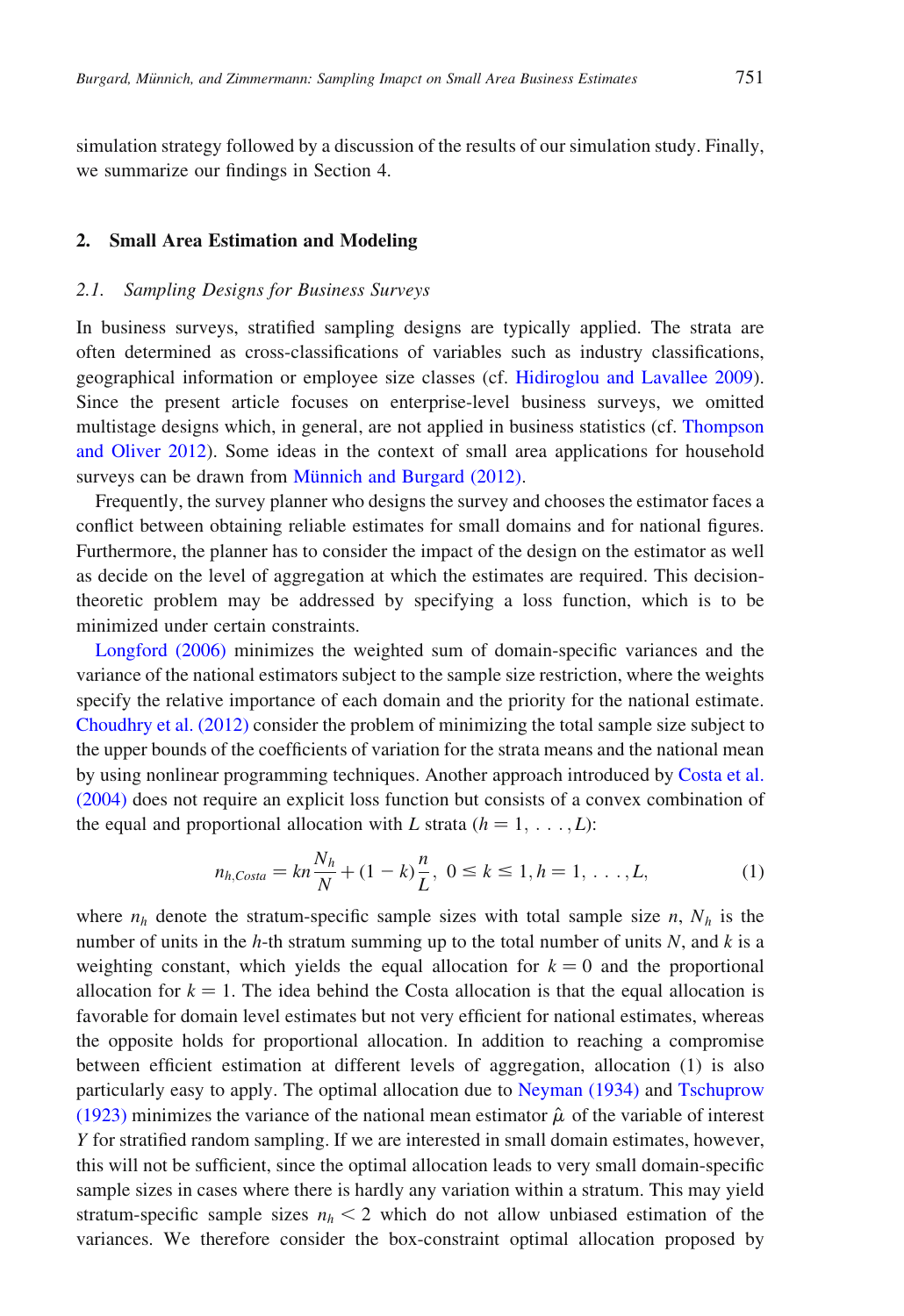Gabler et al. (2012), which minimizes the 2–norm of the relative root mean square error (RRMSE) of a set of direct statistics  $\hat{\boldsymbol{\mu}} = (\hat{\mu}_1, \ldots, \hat{\mu}_D)$  under constraints regarding the lower and upper bounds of the domain-specific sample sizes  $n_d$   $(d = 1, \ldots, D)$  of D domains and an upper bound of the total sample size  $n$ . The  $2$ –norm (cf. Harville 2008, 60) can be seen as a compensatory functional penalizing larger RRMSEs more than smaller ones. The box-constraint optimal allocation technique allows for control of the sample sizes or sampling fractions and, hence, the variation of the design weights. The domainspecific sample sizes emerge as a solution of the following optimization problem:

$$
\min_{n_d} \|\mathbf{RRMSE}_{\langle \cdot \rangle}(\hat{\mu})\|_2 = \sqrt[2]{\sum_{d=1}^{D} \text{RRMSE}(\mu_{\langle d \rangle})}
$$
\n
$$
\text{s.t. } L_d \le n_d \le U_d, \ d = 1, \dots, D
$$
\n
$$
\sum_{d=1}^{D} n_d \le n,
$$
\n(2)

where  $L_d$  and  $U_d$  denote the lower and upper bound for the sample size in the  $d^{th}$  domain. The issue of obtaining numerically efficient solutions for the optimization problem (2) for very large numbers of strata is explored in detail by Münnich et al. (2012).

Besides these stratified sampling designs,  $\pi$ ps–designs are often used in business surveys as past values of the auxiliary variables are available from the enterprise register (cf. Holmberg et al. 2002). In  $\pi$ ps sampling, the inclusion probability of each unit is proportional to the value of some size variable available at the design stage.  $\pi$ ps sampling is a very efficient design for design-based estimation strategies in cases where a high correlation exists between the target variable and the size variable and the intercept is close to zero (cf. Tillé 2006). In fact, if the variable of interest is proportional to the size variable, the variance of a Hajék-type estimator on a national level would be zero for fixed size designs (cf. Särndal et al. 2003, 89). One issue with  $\pi$ ps sampling is that it tends to lead to highly variable design weights when there is a large variation in the auxiliary variable X. This can negatively influence the statistical modeling. An approach to reduce this variation is to incorporate box constraints to inclusion probabilities  $\pi_i$  ( $i = 1, \ldots, N$ ) yielding new inclusion probabilities  $\pi_i^*$  according to

$$
\min_{\pi_i^*} \sum_{i=1}^N \frac{(1/2)(\pi_i^* - \pi_i)^2}{\pi_i}
$$
\n
$$
\text{s.t. } \sum_{i=1}^N \pi_i^* = n,
$$
\n
$$
\pi_L \le \pi_i^* \le \pi_U, \ i = 1, \dots, N,
$$
\n(3)

where  $\pi_L$  and  $\pi_U$  denote the lower and the upper bound for the new box constraint inclusion probabilities. The solution to problem (3) gives the box-constraint inclusion probabilities  $\pi_i^*$  which satisfy the box constraints. In the same spirit as the box-constraint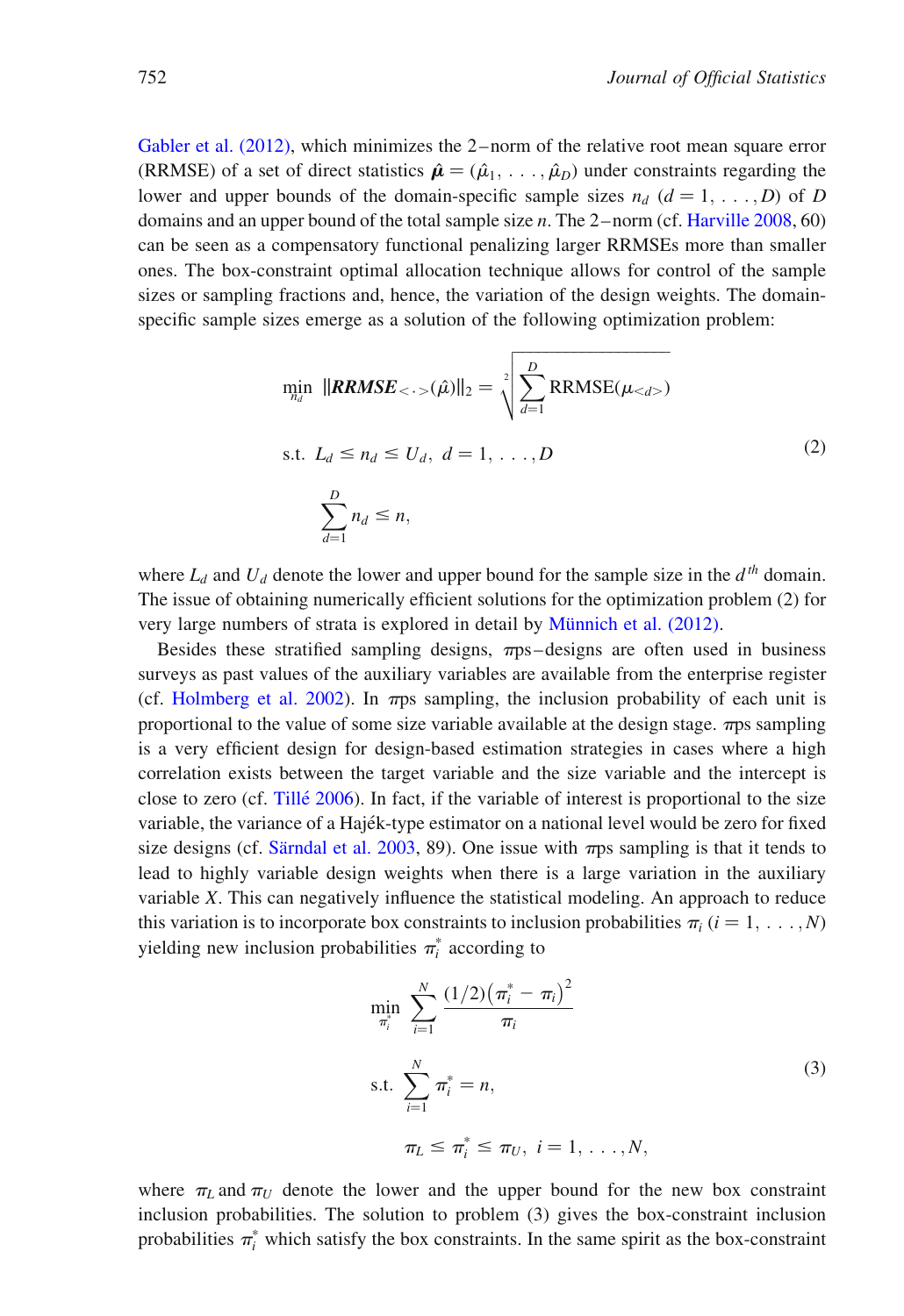optimal allocation, the box-constraint  $\pi$ ps design allows for control of the range of the design weights directly. As an additional benefit, the box-constraint approach towards  $\pi$ ps sampling avoids very small inclusion probabilities, which are a concern for the sample selection algorithms. Another method has been proposed by Falorsi and Righi (2008) whose strategy may be described as a balanced sampling multiway stratification. They consider a situation in which constraints regarding a multivariate response y and several partitions hold whilst at the same time the selected sample is balanced on auxiliary variables. Since current algorithms for drawing balanced samples from large universes are still extremely computer intensive, we omitted the approach of Falorsi and Righi (2008) from our simulation study.

#### 2.2. Small Area Estimators under Complex Designs

A common aim in small area estimation is the estimation of the domain mean

$$
\mu_d = \frac{1}{N_d} \sum_{j=1}^{N_d} y_{dj}, \ d = 1, \dots, D,
$$
\n(4)

where  $y_{di}$  is the variable of interest for unit j in domain d and  $N_d$  denotes the population size in domain d. A traditional estimator often used in survey sampling is the direct estimator given by

$$
\hat{\mu}_{d,Direct} = \frac{\sum_{j=1}^{n_d} w_{dj}y_{dj}}{\sum_{j=1}^{n_d} w_{dj}},
$$
\n(5)

with  $w_{di}$  as the design weight of unit j in domain d. Note that with planned domains and stratified random sampling where the strata are nested within the domains, the sum in the denominator of (5) is equal to  $N_d$ . Though Estimator (5) is design unbiased, estimates for domains with small sample sizes are expected to be inaccurate. We refer to (5) as the Direct estimator. The group of GREG estimators are given by

$$
\hat{\mu}_{d,GREG} = \frac{1}{N_d} \left[ \sum_{j=1}^{N_d} \hat{y}_{dj} + \sum_{j=1}^{n_d} w_{dj} (y_{dj} - \hat{y}_{dj}) \right].
$$
 (6)

where  $\hat{y}_{di}$  is the predicted value of the variable of interest for unit j in domain d under a specified regression model. Thus the domain estimate in (6) results as the mean of the predicted values for all population units in domain  $d$  plus the mean of the weighted residuals for the sampled units in domain d. There are various choices for the assisting model, such as using linear or possibly nonlinear models, considering mixed models or focusing on fixed effects, and including or omitting design weights when fitting the model. A thorough investigation of model choice for GREG estimators is given in Lehtonen et al. (2003, 2005). In our study, we will focus on a linear fixed effects model and refer to this estimator as the GREG estimator. A detailed account on design-based and model-assisted domain estimation is given by Lehtonen and Veijanen (2009).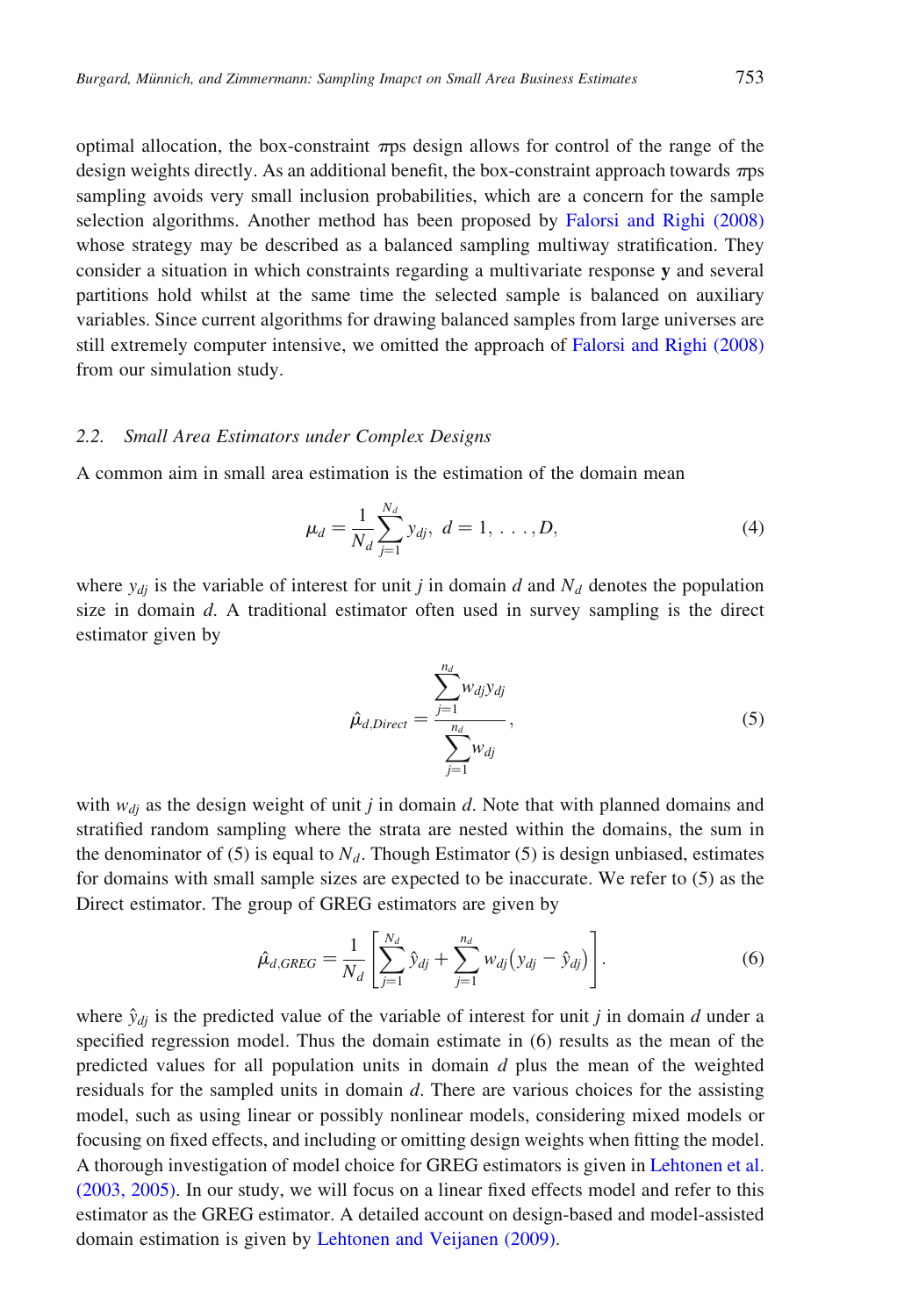The unit-level mixed model, which is also known as the nested error regression model, is given by

$$
y_{dj} = \mathbf{x}_{dj}^T \boldsymbol{\beta} + u_d + \varepsilon_{dj}, \ \ d = 1, \dots, D, j = 1, \dots, N_d,
$$
 (7)

where  $u_d \stackrel{iid}{\sim} N(0, \sigma_u^2)$ ,  $\varepsilon_{dj} \stackrel{iid}{\sim} N(0, \sigma_e^2)$ . The domain-specific effects  $u_d$  are independent of the sampling error  $\varepsilon_{di}$ .  $x_{di}$  is the vector of auxiliary information for unit j in domain d, and  $\beta$ the vector of fixed regression parameters. Under Model (7) the small area mean is given by  $\mu_d = \overline{X}_d^T \boldsymbol{\beta} + u_d$  for all domains  $d = 1, \ldots, D$ .  $\overline{X}_d$  is the vector of the population mean of the auxiliary information in domain d and  $\bar{x}_d$  refers to the sample equivalent.

Assuming that Model (7) holds for the sample as well, the following EBLUP (empirical best linear-unbiased predictor) under negligible sampling fractions for the unknown domain mean  $\mu_d$  can be derived as (cf. Battese et al. 1988)

$$
\hat{\mu}_{d,BHF} = \bar{X}_d^T \hat{\boldsymbol{\beta}} + \hat{u}_d, \quad \hat{u}_d = \hat{\gamma}_d (\bar{y}_d - \bar{x}_d^T \hat{\boldsymbol{\beta}}) \qquad \hat{\gamma}_d = \frac{\hat{\sigma}_u^2}{\hat{\sigma}_u^2 + (\hat{\sigma}_e^2/n_d)}
$$
\n
$$
\hat{\boldsymbol{\beta}} = \left(\sum_{d=1}^D x_d^T \hat{\boldsymbol{V}}_d^{-1} \mathbf{x}_d\right)^{-1} \left(\sum_{d=1}^D x_d^T \hat{\boldsymbol{V}}_d^{-1} \mathbf{y}_d\right)
$$
\n(8)

In Equation (8),  $\hat{u}_d$  is the EBLUP of the random effect  $u_d$ ,  $\hat{\gamma}_d$  is the shrinkage factor depending on the estimated variance components  $(\hat{\sigma}_u^2$  and  $\hat{\sigma}_v^2$ ), and  $\hat{\beta}$  is an estimator for  $\beta$ ,  $\bar{y}_d = n_d^{-1} \sum_{j=1}^{n_d} y_{dj}$ ,  $\hat{V}^{-1}$  refers to the inverse of the variance-covariance matrix.  $\hat{V}_d = \hat{V}_d(\hat{\sigma}_u^2, \hat{\sigma}_e^2)$  in domain d (cf. Rao 2003, Sec. 7.2). While Estimator (8) is model unbiased and efficient for self-weighting sampling designs, this is unlikely to hold for general sampling designs. In the following, we will denote the Estimator (8) as BHF for notational convenience since it dates back to Battese et al. (1988).

In typical applications in official statistics, ignoring the design weights may have severe consequences for the quality of model-based estimators (cf. Münnich and Burgard 2012). Several extensions of mixed models to cope with nonignorable sampling designs have been proposed, for example in Pfeffermann et al. (1998), Asparouhov (2006), Rabe-Hesketh and Skrondal (2006) and Lehtonen et al. (2006). Here, we focus on selected approaches which are suitable and easily applicable in official statistics.

A second way of extending the unweighted EBLUP under the unit-level mixed model is by augmenting the design matrix by the design weights. The following model is fitted to the survey data:

$$
y_{dj} = \mathbf{x}_{dj}^T \boldsymbol{\beta} + \kappa w_{dj} + u_d + \varepsilon_{dj}, \ d = 1, \ldots, D, \ j = 1, \ldots, n_d,
$$
 (9)

where  $\kappa$  is the additional regression coefficient for the impact of the weights on the variable of interest, estimated by  $\hat{\kappa}$ . Alternatively, the size variable might also be used instead of  $w_{di}$ under unequal probability sampling. The EBLUP under Model (9) is obtained as

$$
\hat{\mu}_{d,augBHF} = \bar{X}_d^T \hat{\boldsymbol{\beta}} + \hat{\kappa} \bar{W}_d + \hat{u}_d, \qquad (10)
$$

with  $\bar{W}_d = N_d^{-1} \sum_{j=1}^{N_d} w_{dj}$  as the population mean of the design weights in domain d. This estimator was introduced by Verret et al. (2010) in the context of informative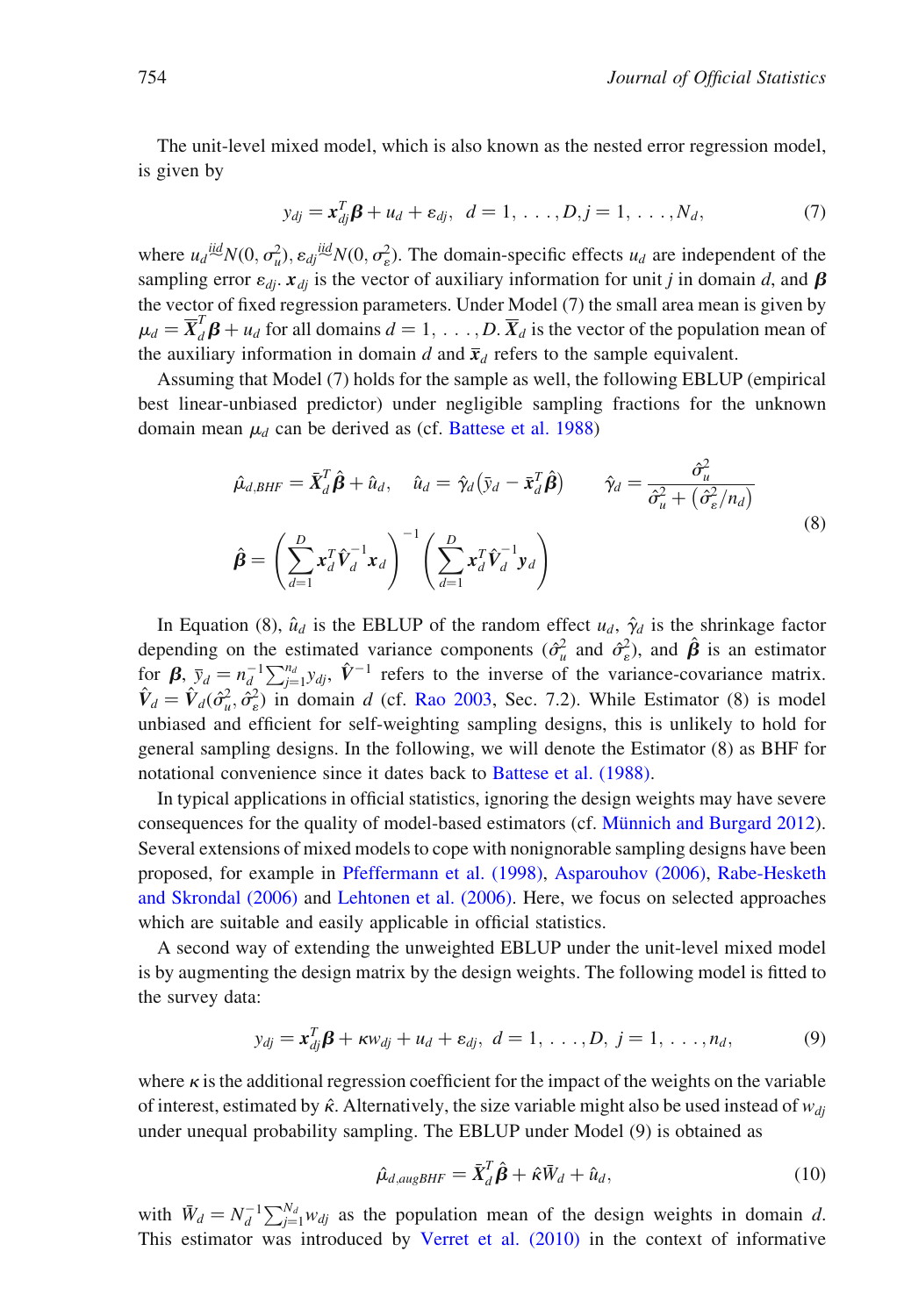sampling and will be referred to as the augBHF estimator. Note that we could alternatively estimate  $\beta$  and  $\kappa$  using design weights.

You and Rao (2002) propose to transform the unit-level model (7) to a survey-weighted domain-level model with normalized weights within the domains. This model is given by

$$
\bar{y}_{dw} = \bar{\boldsymbol{x}}_{dw}^T \boldsymbol{\beta}_w + u_d + \bar{\varepsilon}_{dw}, \ d = 1, \ldots, D,
$$
\n(11)

with

$$
\bar{y}_{dw} = \sum_{j=1}^{n_d} \tilde{w}_{dj} y_{dj}, \bar{x}_{dw} = \sum_{j=1}^{n_d} \tilde{w}_{dj} x_{dw}, \bar{\varepsilon}_{dw} = \sum_{j=1}^{n_d} \tilde{w}_{dj} \varepsilon_{dj} \text{ and } \tilde{w}_{dj} = \frac{w_{dj}}{\sum_{j=1}^{n_d} w_{dj}}.
$$

The pseudo-EBLUP under Model (11) follows as (cf. You and Rao 2002):

$$
\hat{\mu}_{d,YR} = \hat{\gamma}_{dw}\bar{y}_{dw} + (\bar{X}_d - \hat{\gamma}_{dw}\bar{x}_{dw})^T \hat{\boldsymbol{\beta}}_w, \text{ with}
$$
\n
$$
\hat{\gamma}_{dw} = \frac{\hat{\sigma}_u^2}{\hat{\sigma}_u^2 + \hat{\sigma}_d^2 \hat{\sigma}_e^2},
$$
\n
$$
\delta_d^2 = \sum_{j=1}^{n_d} \tilde{w}_{dj}^2, \text{ and}
$$
\n
$$
\hat{\boldsymbol{\beta}}_w = \left(\sum_{d}^{D} \sum_{j=1}^{n_d} w_{dj} x_{dj} (x_{dj} - \hat{\gamma}_{dw} \bar{x}_{dw})^T\right)^{-1} \left(\sum_{d}^{D} \sum_{j=1}^{n_d} w_{dj} y_{dj} (x_{dj} - \hat{\gamma}_{dw} \bar{x}_{dw})\right)
$$
\n(12)

In addition to achieving design consistency, the estimator given by (12) also fulfils the benchmarking property with respect to the national estimate. The Estimator (12) is denoted by YouRao.

In earlier simulation studies, the approach employed by Lehtonen et al. (2011) gave good results for various sampling designs. It is based on incorporating the vector of design weights in the lmer function in the R-package lme4 (cf. Bates et al. 2011; lmer provides a fast mixed-effects model implementation). Despite the fact that it is not meant for including design weights specifically, it has been shown to reduce the bias of the unweighted estimator (8) in many cases. For details regarding the estimation of the model parameters we refer to Bates (2011). This estimator is denoted by wBHF.

In some cases where unit-level data may not be available or the computation of unitlevel models may not be feasible, area-level models can be a remedy. An area-level model may be described as follows:

$$
\widehat{\bar{y}}_d = \bar{X}_d^T \boldsymbol{\beta} + u_d + \varepsilon_d, \ d = 1, \dots, D,
$$
\n(13)

where  $u_d \stackrel{\text{iid}}{\sim} N(0, \sigma_u^2)$  and  $\varepsilon_d \stackrel{\text{ind}}{\sim} N(0, \sigma_{\varepsilon_d}^2)$ , which is independent of  $u_d$  (cf. Jiang and Lahiri 2006). Note that in the area-level model (13) the small area means of the direct estimator  $\hat{\bar{y}}_d$  are modeled but not the observations themselves. This is due to the fact that auxiliary information is available at the domain level only. In the area-level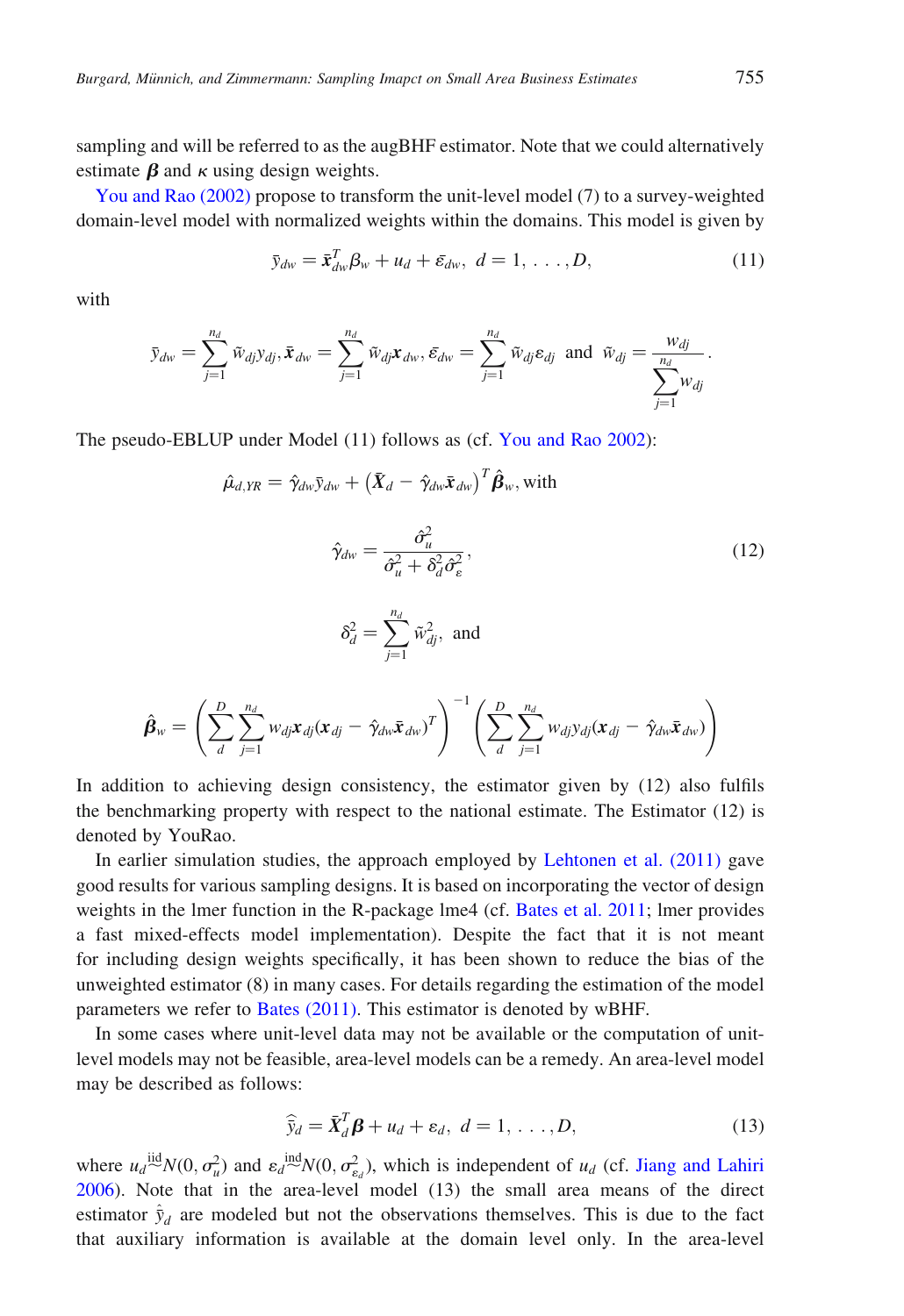literature,  $\sigma_u^2$  is also referred to as the model variance and  $\sigma_{\varepsilon_d}^2$  as the sampling variance of the direct estimator, which depends on the domain-specific sample sizes and is therefore not identically distributed between the domains. The EBLUP under the arealevel model (13) is given by

$$
\hat{\mu}_{d,FH} = \bar{X}_d^T \hat{\beta}_{FH} + \hat{u}_d \tag{14}
$$

and we will refer to the estimator as FH, since it was introduced by Fay and Herriot (1979).  $\hat{\beta}_{FH}$  refers to the estimator of the regression parameters under Model (13) and is given in Rao (2003, 116).

To estimate the prediction mean square error (PMSE) of the aforementioned EBLUPtype estimators BHF, wBHF, augBHF, YouRao and FH we consider two different strategies: one based on Taylor series expansions and the other based on the parametric bootstrap method. A good reference on these methods is Datta (2009). Prasad and Rao (1990) derived the following PMSE decomposition for EBLUP estimators based on results from Kackar and Harville (1984):

$$
PMSE(\hat{\mu}_d(\hat{\theta})) = g_{1d}(\hat{\theta}) + g_{2d}(\hat{\theta}) + 2g_{3d}(\hat{\theta}), \qquad (15)
$$

where the terms  $g_{1d}$  to  $g_{3d}$  depend on the estimated variance components  $\hat{\theta}$ . Additionally, in the case that the variance components are estimated by Restricted Maximum Likelihood (REML) or Maximum Likelihood (ML), explicit formulae for Estimators (8) and (14) based on decomposition (15) are given in Datta and Lahiri (2000). A second-order correct PMSE estimator for (12) has been derived by Torabi and Rao (2010).

Butar and Lahiri (2003) proposed using parametric bootstrap methods to estimate the PMSE of small area estimators. To account for the finite population, we consider a simplification of the bootstrap proposed by González-Manteiga et al. (2008) to produce PMSE estimates. Their algorithm for computing PMSE estimates for Estimator (8) is as follows:

- 1. Fit the statistical model to the sample data to obtain the estimates  $\hat{\beta}$ ,  $\hat{\sigma}_{\mu}^2$  and  $\hat{\sigma}_{\varepsilon}^2$ .
- 2. Construct replicates  $y_{dj}^* = x_{dj}^T \hat{\boldsymbol{\beta}} + u_d^* + \varepsilon_{dj}^*$ , where  $u_d^{*} \ddot{u}_d^2 N(0, \hat{\sigma}_u^2)$  and  $\varepsilon_{dj}^{*} \ddot{u}_d^2 N(0, \hat{\sigma}_v^2)$ .
- 3. Calculate the domain means  $\mu_d^* = (1/N_d) \sum_{j=1}^{N_d} y_{dj}^*$ .
- 4. Fit the statistical model to the sampled elements of  $y_{dj}^*$  to obtain estimates  $\hat{\beta}^*$  and  $\hat{u}_d^*$ .
- 5. Compute the estimated domain means  $\hat{\mu}_d^* = \overline{X}_d^T \hat{\beta}^* + \hat{\mu}_d^*$ .
- 6. Repeat the Steps 2 to 5  $B$  times.
- 7. The estimated PMSE is computed by  $\widehat{PMSE}(\hat{\mu}_{d,PB}) = \frac{1}{B} \sum_{b=1}^{B} (\hat{\mu}_{d}^{*(b)} \mu_{d}^{*(b)})$  $\left(\hat{\mu}_{d}^{*(b)} - \mu_{d}^{*(b)}\right)^2$ .

We also used the parametric bootstrap to obtain PMSE estimates for estimators wBHF, augBHF and FH, using the above mentioned models and formulae for estimating the model parameters and computing the estimated domain means.

## 3. Simulation Study

#### 3.1. Data Set and Sampling Design

Our design-based simulation study extends the work of Burgard et al. (2012) to cover the issues of PMSE estimation and prediction intervals for small domains. The study is based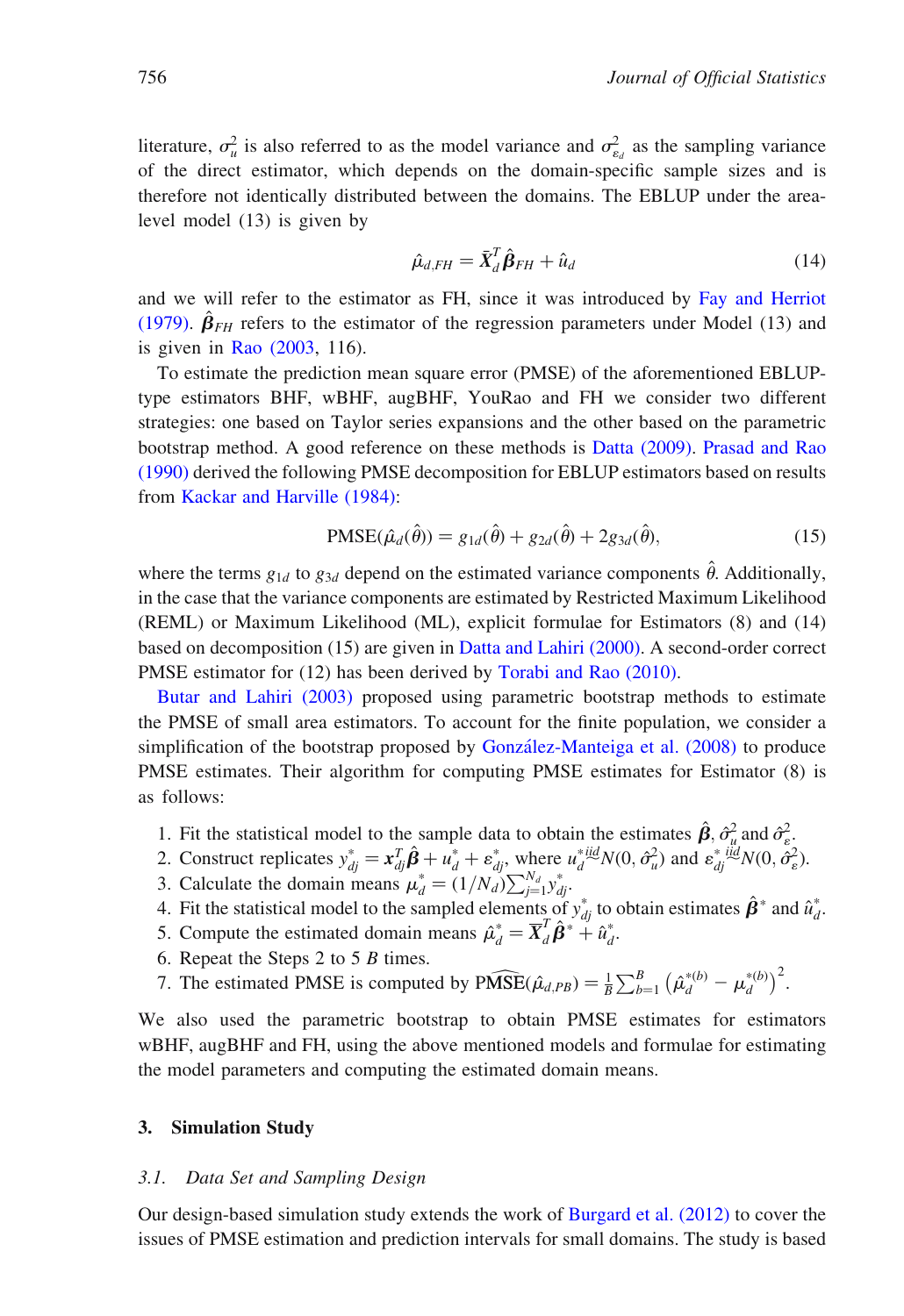on synthetic business data resembling the small and medium enterprises from the Italian business register. This data set is a precursor of the fully synthetic data set TRItalia, which is being produced within the BLUE-ETS project (see Kolb et al. 2013). The parameter of interest is the mean of value added. As auxiliary variables we use turnover and the number of employees. Both variables are available in the Italian business register. We use these auxiliary variables since they are the only noncategorical register variables available at the design stage. From a subject-matter viewpoint, both auxiliary variables may influence the value added. A linear regression model without random effects confirmed that both explanatory variables are highly significant. However, the model only yielded  $R^2 = 0.0045$  for our population, indicating that the explanatory power of the model is poor. Even if this case is pessimistic, similar situations may occur in many countries where registers often lack strong covariates. Even if the variable of interest is skewed, the application of transformation methods requires further research on the inclusion of weights, which is beyond the scope of this article.

As a stratification variable we used the first digit of the industry classification within each province (103 Italian provinces), resulting in 927 strata. The stratum-specific population sizes vary from 98 enterprises in the smallest stratum to 114,844 enterprises in the largest stratum. Since our data set is restricted to small and medium enterprises with 1 to 99 employees, our stratification does not contain a census-like stratum where all units within the stratum are sampled with certainty. We account for the problem that statistical agencies have to disseminate information at different levels of aggregation by considering two kinds of domains as scenarios. In the first scenario, the 103 Italian provinces are also the domains of interest, whereas in the second scenario the 927 strata are considered as domains. It is important to note that both scenarios reflect the problem of prediction with planned domains, thus avoiding problems of nonsampled areas.

The expected total sample size is set to  $n = 60,000$ . For the (box-constraint) optimal allocations the auxiliary variable turnover was used to compute the stratum-specific sample sizes. Besides these stratified sampling designs we also consider unequal probability within the strata, where the expected sample size within each stratum is set to the sample size allocated by proportional allocation. As in the case of optimal allocation, we use turnover to compute the inclusion probabilities. We use turnover as a size measure because it is the variable in our data set which has the highest correlation with our dependent variable. Since turnover does not have zero values in our data set, its use as a size measure is straightforward. A major difference between optimal allocation and unequal probability designs is that the former leads to design weights which vary between the strata, whereas for the latter the weights also vary within the strata. Even though the computation of inclusion probabilities is straightforward when using a strictly positive auxiliary variable, the sample selection is very computer intensive. For the case of unconstrained inclusion probabilities, Midzuno's method as described in Tille´ (2006, Algorithm 6.13) programmed in C failed to produce the desired samples in due time. This problem was resolved by means of the box-constraint inclusion probabilities given in  $(3)$ . In accordance with Münnich and Burgard  $(2012)$  the Gelman factor  $(GF)$  is defined as the ratio of the largest to the smallest design weight. This definition of a Gelman factor should not be confused with the Gelman-Rubin factor which is related to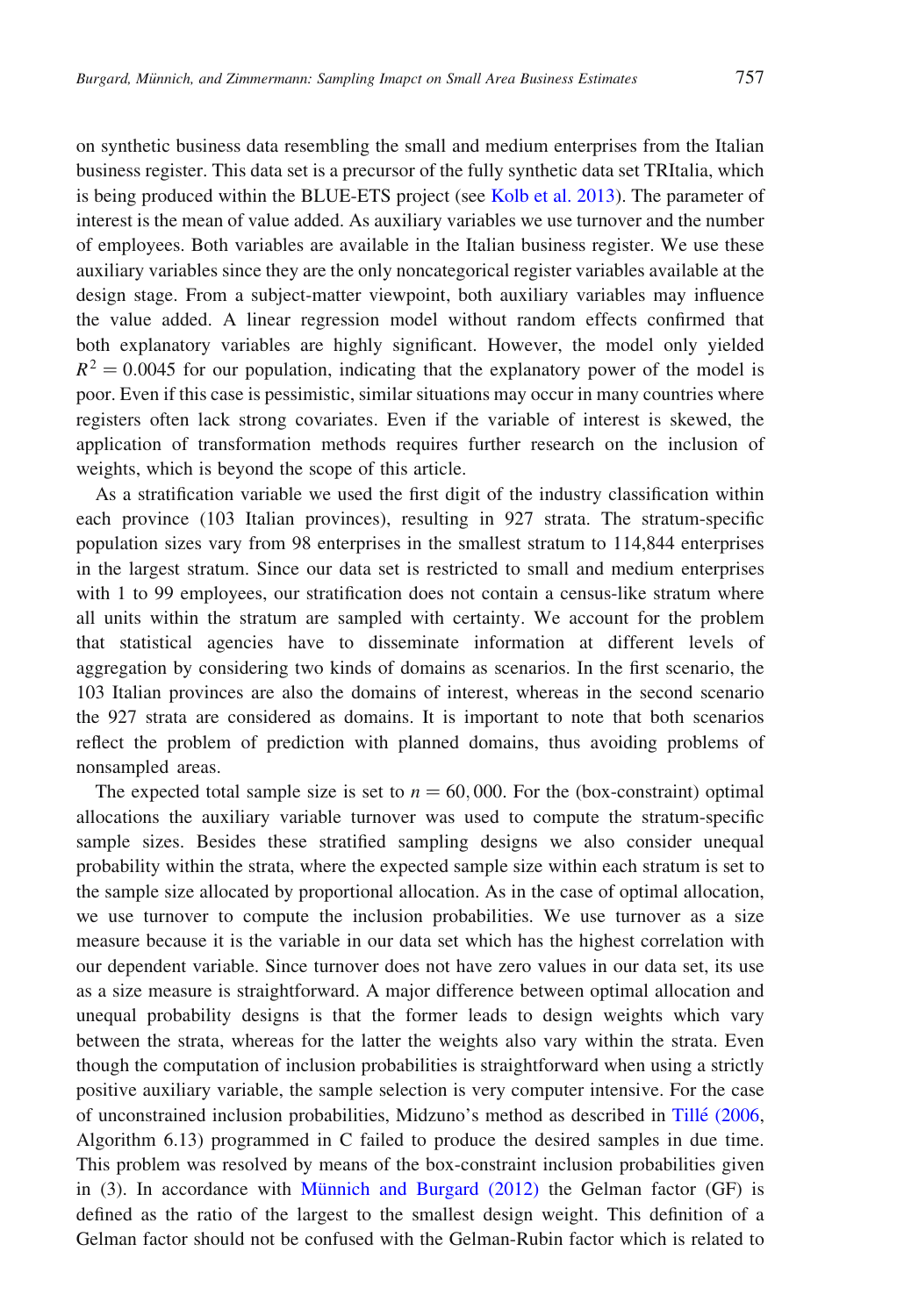| Abbreviation | Design                                                                                                | Gelman factor  |
|--------------|-------------------------------------------------------------------------------------------------------|----------------|
| $COSTA_{50}$ | Costa-type allocation with $k = 0.5$                                                                  | 47.66          |
| EQUAL        | equal allocation                                                                                      | 1,153.85       |
| $BCOpt_{25}$ | box-constraint optimal allocation with $GF = 25$                                                      | 30.88          |
| $BCOpt_{50}$ | box-constraint optimal allocation with $GF = 50$                                                      | 60.83          |
| <b>OPT</b>   | optimal allocation                                                                                    | 554.92         |
| <b>PROP</b>  | proportional allocation                                                                               | 1.78           |
| <b>UPS</b>   | unequal probability sampling                                                                          | 44,085, 380.58 |
| $UPS_{10}$   | unequal probability sampling under constraint<br>$\max \frac{\pi_L^{-1}}{\pi_{\iota i}^{-1}} \leq 10$ | 10             |
| $UPS_{100}$  | unequal probability sampling under constraint<br>$\max \frac{\pi_L^{-1}}{\pi_H^{-1}} \leq 100$        | 100            |

Table 1. Sampling designs

MCMC convergence diagnostics. The GF is given by

$$
GF = \frac{\max\limits_{i=1,\dots,N} \frac{1}{\pi_i}}{\min\limits_{i=1,\dots,N} \frac{1}{\pi_i}}.
$$
\n(16)

The GF for equal allocation thus varies with the stratum sizes. If all the strata are of roughly the same size, then the equal allocation is almost equivalent to the proportional



Fig. 1. Domain-specific sample sizes – 1st Scenario (103 domains)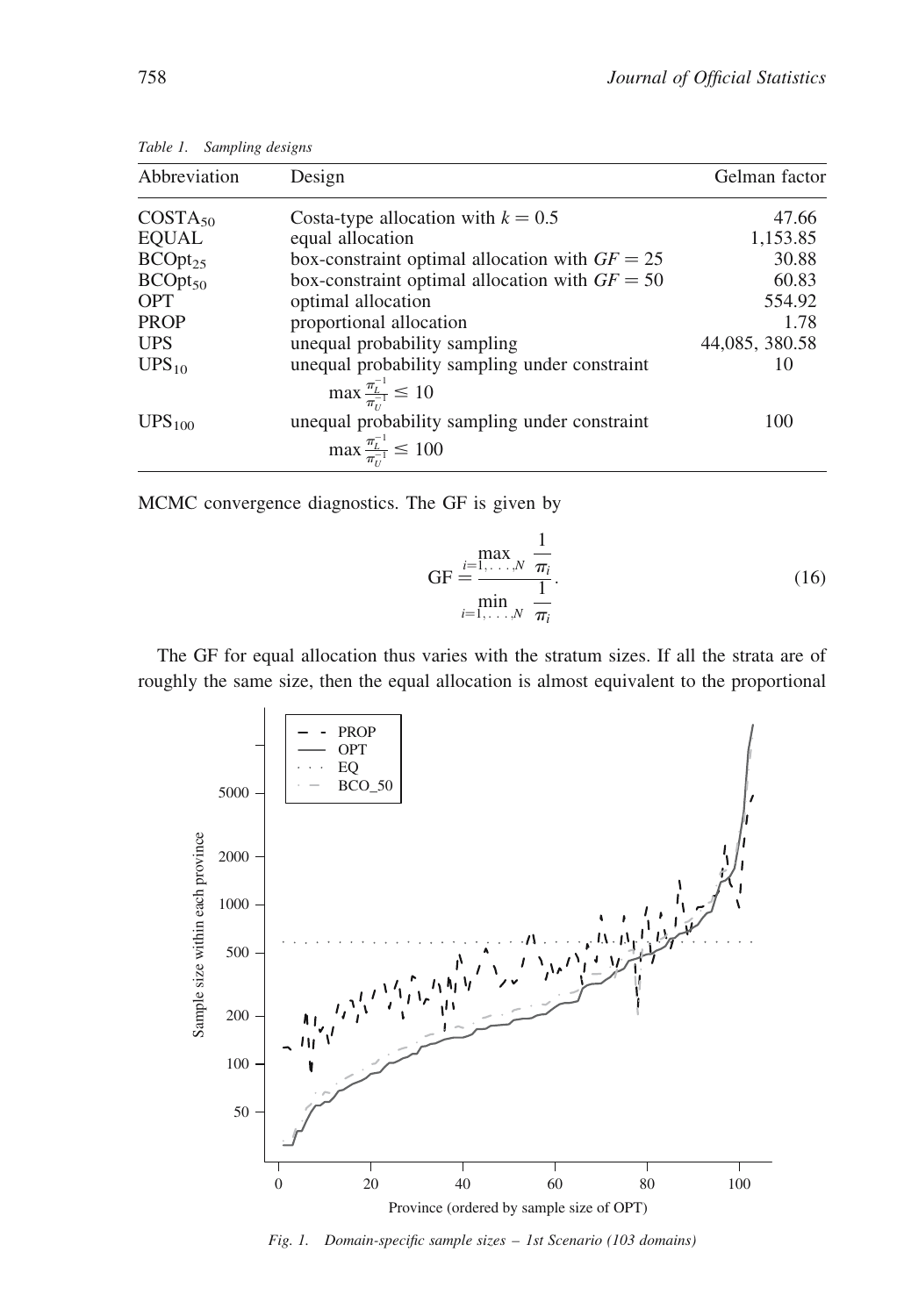|     | <b>PROP</b> | EО  | $COSTA_{50}$ | $BCOpt_{25}$ | $BCOpt_{50}$ | OPT    |
|-----|-------------|-----|--------------|--------------|--------------|--------|
| Min | 82          | 576 | 330          | 35           | 33           |        |
| Max | 4.862       | 585 | 2.727        | 11,765       | 11,978       | 13,522 |

Table 2. Domain-specific sample sizes – 1st Scenario (103 domains)

allocation and thus the GF will approach 1. If the  $N_h$  are highly variable, the equal allocation leads to highly dispersed design weights. Additionally, in the case of  $\pi ps$ designs we get GF  $\dot{=}$  max z<sub>i</sub>/min z<sub>i</sub> with z being the size variable used for the calculation of the  $\pi p$ s inclusion probabilities. Typically, the variation of the auxiliary variable in business surveys is very large and thus the GF is very large as well. Table 1 lists our sampling designs with the abbreviations used in the following and the GF. Turning our attention to the box-constraint optimal allocations, we recognize that these allocations do not satisfy the box constraints exactly. This is due to the fact that our approach produces non-integer-valued numbers, which have to be rounded, rather than integer-valued constraints.

The variation of the domain-specific sample sizes under the first scenario is illustrated in Figure 1. We see that the optimal allocation on the one hand and the equal allocation on the other hand are the two extreme cases. The minimum and the maximum for the domainspecific sample sizes under Scenarios 1 and 2 are given in Tables 2 and 3. These tables further illustrate that under Scenario 2 the minimum domain-specific sample sizes are very small except for the equal allocation.

To evaluate the results of our simulation study, we consider several different quality measures related to the accuracy of point estimates and the reliability of confidence intervals. A common measure to estimate the bias of a point estimator is the relative bias. It is given by

$$
RB(\hat{\mu}_d) = \frac{\left(\frac{1}{R}\right) \sum_{l=1}^{R} \hat{\mu}_{l,d} - \mu_d}{\mu_d}, \ d = 1, \ldots, D,
$$
 (17)

where R denotes the number of Monte Carlo replicates. The relative bias takes values from  $-\infty$  to  $\infty$ , whilst a relative bias close to 0 is desirable, indicating that the point estimates are on average identical to the true values. Another quality measure is the relative root mean square error (RRMSE), which is computed as

$$
RRMSE(\hat{\mu}_d) = \frac{\sqrt{\frac{1}{R}\sum_{l=1}^{R} (\hat{\mu}_{l,d} - \mu_d)^2}}{\mu_d}, \ d = 1, \dots, D.
$$
 (18)

Table 3. Domain-specific sample sizes – 2nd Scenario (927 domains)

|     | <b>PROP</b> | EО | $COSTA_{50}$ | $BCOpt_{25}$ | $BCOpt_{50}$ | OPT   |
|-----|-------------|----|--------------|--------------|--------------|-------|
| Min |             | 64 | 34           |              |              |       |
| Max | .605        | 65 | 836          | 3,998        | 3,935        | 4,766 |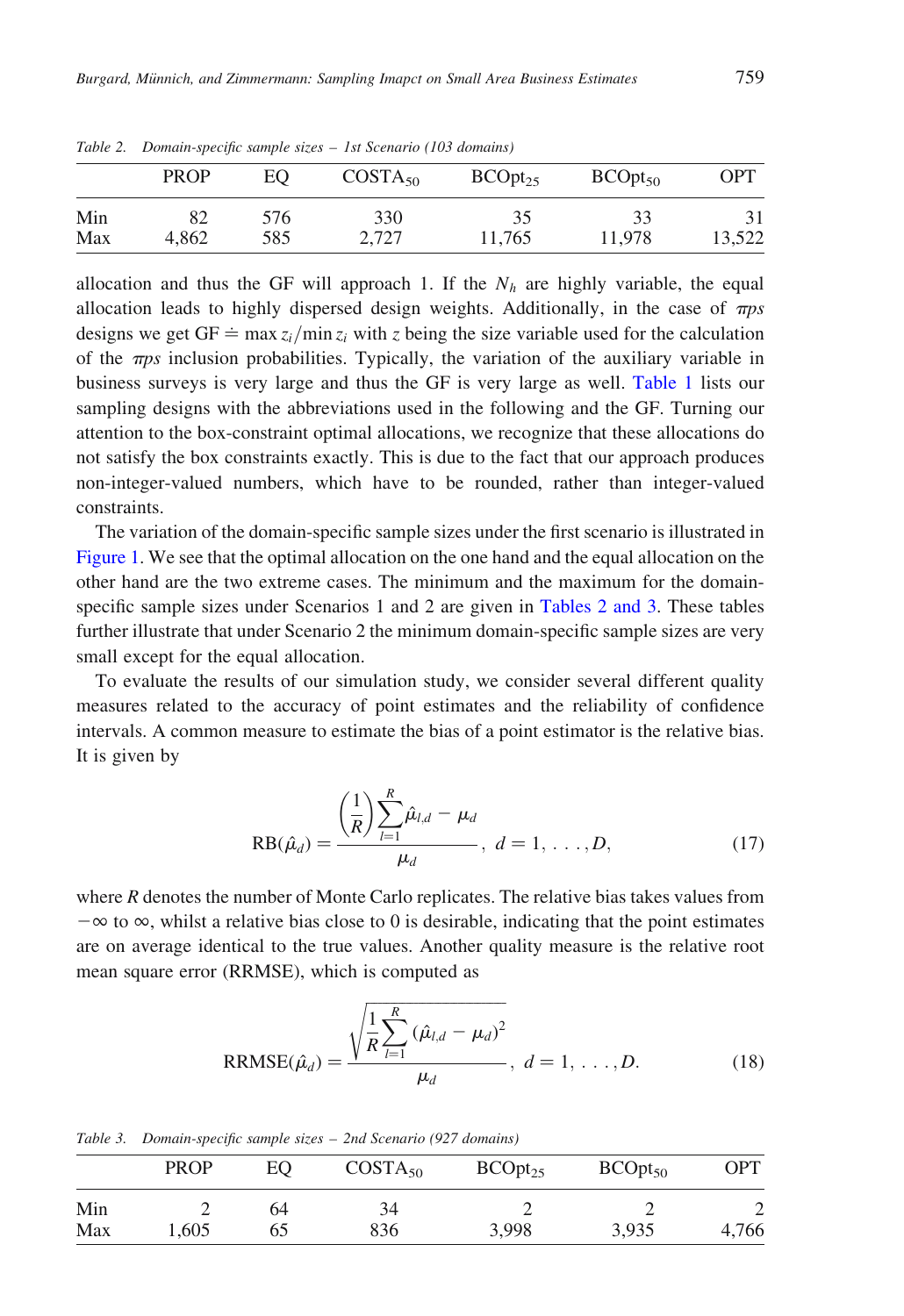| Estimator | <b>BHF</b> | wBHF    | augBHF  | YouRao | <b>GREG</b> | Direct |
|-----------|------------|---------|---------|--------|-------------|--------|
| Seconds   | 2732.17    | 2870.49 | 2789.30 | 3.83   | 0.40        | 0.21   |

Table 4. Computing times in seconds

The values of the RRMSE are in the range between 0 and  $\infty$ , where a value close to 0 indicates good results. Moreover, we consider summary statistics of the quality measures over all domains. With respect to the relative bias, we compute the mean absolute relative bias (MARB)

$$
MARB(\hat{\mu}_d) = \frac{1}{D} \sum_{d=1}^{D} |RB(\hat{\mu}_d)|
$$
\n(19)

and for the RRMSE we consider the average relative root mean square error (ARRMSE)

$$
ARRMSE(\hat{\mu}_d) = \frac{1}{D} \sum_{d=1}^{D} RRMSE(\hat{\mu}_d).
$$
 (20)

We construct confidence intervals based on MSE or PMSE estimators as described in Subsection 2.2. The traditional approach is to compute the confidence interval (CI) as follows (cf. Chatterjee et al. 2008):

$$
CI(\hat{\mu}_d)_{1-\alpha} = \left[ \hat{\mu}_d - \sqrt{P\widehat{\text{MSE}}(\hat{\mu}_d)} \cdot z_{1-\alpha/2}; \hat{\mu}_d + \sqrt{P\widehat{\text{MSE}}(\hat{\mu}_d)} \cdot z_{1-\alpha/2} \right]
$$
(21)

with  $z_{1-\alpha/2}$  as the  $(1-\alpha/2)$ -quantile of the standard normal distribution. Since  $\widetilde{\mathrm{PMSE}}(\hat{\mu}_d)$  $\overline{\phantom{a}}$ is estimated, confidence intervals based on quantiles of the t-distribution with  $(n_d - 1)$  degrees of freedom could be considered. Note that differences between these two approaches to computing confidence intervals vanish as the domain-specific sample size  $n_d$  increases. Additionally, we also considered using bootstrap confidence intervals as proposed by Chatterjee et al. (2008). The reliability of confidence intervals is measured by the coverage rate, computed as the percentage of confidence intervals covering the true value  $\mu_d$ .

In the following section we will report results based on 1,000 Monte Carlo replications. For the parametric bootstrap methods we use 499 bootstrap replications. Due to the small number of bootstrap replications, the bootstrap confidence intervals are outperformed

| Abbreviation | Estimator                                                 |
|--------------|-----------------------------------------------------------|
| Direct       | Hajek-type estimator (5)                                  |
| <b>GREG</b>  | linear fixed effects generalized regression estimator (6) |
| YouRao       | pseudo-EBLUP $(12)$                                       |
| wBHF         | weighted EBLUP using weights option in lmer               |
| augBHF       | augmented EBLUP (10)                                      |
| <b>BHF</b>   | EBLUP (8) under unit-level mixed model                    |
| FH           | EBLUP (14) under area-level mixed model                   |

Table 5. Types of estimators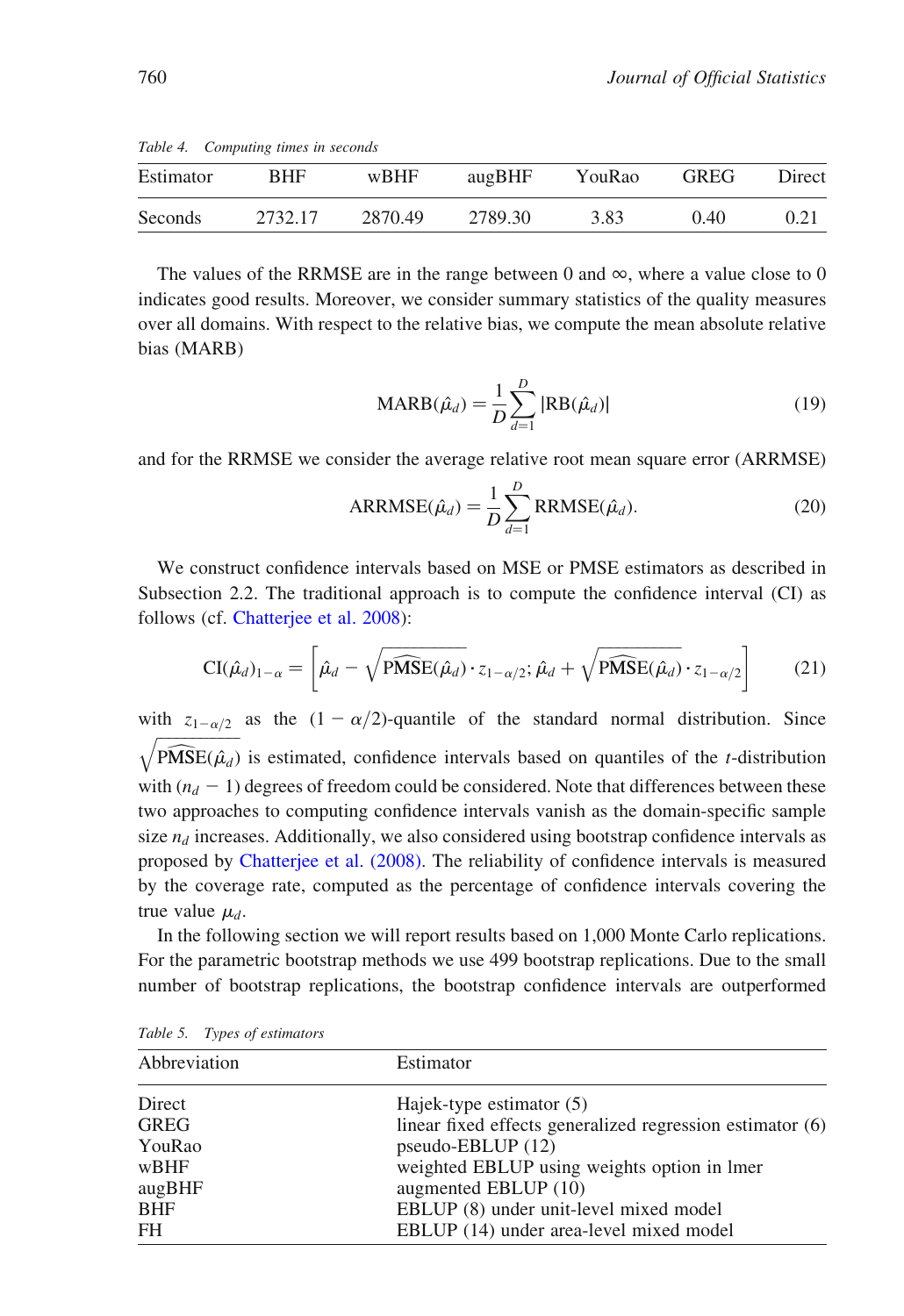|             | <b>PROP</b> | EO.   | $UPS_{10}$ | $UPS_{100}$ | $COSTA_{50}$ | $BCOpt_{25}$ | $BCOpt_{50}$ | <b>OPT</b> |
|-------------|-------------|-------|------------|-------------|--------------|--------------|--------------|------------|
| Direct      | 0.004       | 0.004 | 0.005      | 0.006       | 0.003        | 0.005        | 0.005        | 0.007      |
| <b>GREG</b> | 0.004       | 0.004 | 0.027      | 0.045       | 0.004        | 0.005        | 0.006        | 0.007      |
| YouRao      | 0.023       | 0.026 | 0.034      | 0.069       | 0.020        | 0.059        | 0.066        | 0.089      |
| wBHF        | 0.022       | 0.014 | 0.019      | 0.014       | 0.021        | 0.012        | 0.010        | 0.009      |
| augBHF      | 0.022       | 0.023 | 0.226      | 0.532       | 0.021        | 0.019        | 0.018        | 0.019      |
| <b>BHF</b>  | 0.022       | 0.023 | 0.226      | 0.533       | 0.020        | 0.040        | 0.041        | 0.040      |
| FH          | 0.051       | 0.059 | 0.069      | 0.090       | 0.046        | 0.100        | 0.106        | 0.115      |
|             |             |       |            |             |              |              |              |            |

Table 6. MARB – 1st Scenario (103 domains)

by the other methods. Therefore, the bootstrap confidence intervals are not presented in Subsection 3.3. The average CPU time (AMD Opteron 6164 HE with 1.7 GHz and 4GB RAM for each kernel) for the estimators is given in Table 4, where in case of the BHF, wBHF, and augBHF 499 bootstrap resamples are performed.

### 3.2. Results of Point Estimates

In this section we summarize the most important aspects regarding the simulation results on the point estimates. For convenience, our estimators are listed in Table 5. We also considered a GREG based on mixed models, but we did not observe major differences between a GREG with or without random effects. To keep the presentation of the results as short as possible, the focus subsequently lies on the GREG without random effects.

For our first scenario (103 domains) the mean absolute relative bias over all domains is given in Table 6. The analysis of MARB in Table 6 indicates that the Direct estimator is indeed unbiased under all sampling designs. The model-assisted GREG has some problems under unequal probability designs. This can be traced back to the fact that we did not include design weights when estimating  $\beta$ . With respect to the estimators based on unit-level models, we see that there are only minor differences under proportional allocation, equal allocation and convex combinations thereof. As soon as we consider (box-constraint) optimal allocations, the bias of the unweighted BHF estimator is more pronounced compared to the wBHF and augBHF estimator. With respect to unequal probability designs, we observe severe biases for the augBHF and BHF estimators, whereas the wBHF estimator is still accurate. The YouRao estimator performs similarly to the wBHF under proportional and equal allocation, but its bias increases for other designs and is higher than the bias of the unweighted BHF estimator for optimal

|             | <b>PROP</b> | EO.   |       | $UPS_{10}$ $UPS_{100}$ | $COSTA_{50}$ $BCOpt_{25}$ |       | $BCOpt_{50}$ | <b>OPT</b> |
|-------------|-------------|-------|-------|------------------------|---------------------------|-------|--------------|------------|
| Direct      | 0.142       | 0.160 | 0.162 | 0.193                  | 0.135                     | 0.220 | 0.234        | 0.256      |
| <b>GREG</b> | 0.140       | 0.158 | 0.167 | 0.205                  | 0.134                     | 0.219 | 0.233        | 0.255      |
| YouRao      | 0.139       | 0.156 | 0.160 | 0.191                  | 0.133                     | 0.211 | 0.224        | 0.245      |
| wBHF        | 0.029       | 0.071 | 0.042 | 0.074                  | 0.033                     | 0.103 | 0.123        | 0.155      |
| augBHF      | 0.030       | 0.033 | 0.229 | 0.539                  | 0.029                     | 0.031 | 0.032        | 0.034      |
| BHF         | 0.029       | 0.032 | 0.229 | 0.539                  | 0.030                     | 0.044 | 0.046        | 0.046      |
| FH          | 0.122       | 0.136 | 0.136 | 0.153                  | 0.119                     | 0.166 | 0.172        | 0.182      |
|             |             |       |       |                        |                           |       |              |            |

Table 7. ARRMSE – 1st Scenario (103 domains)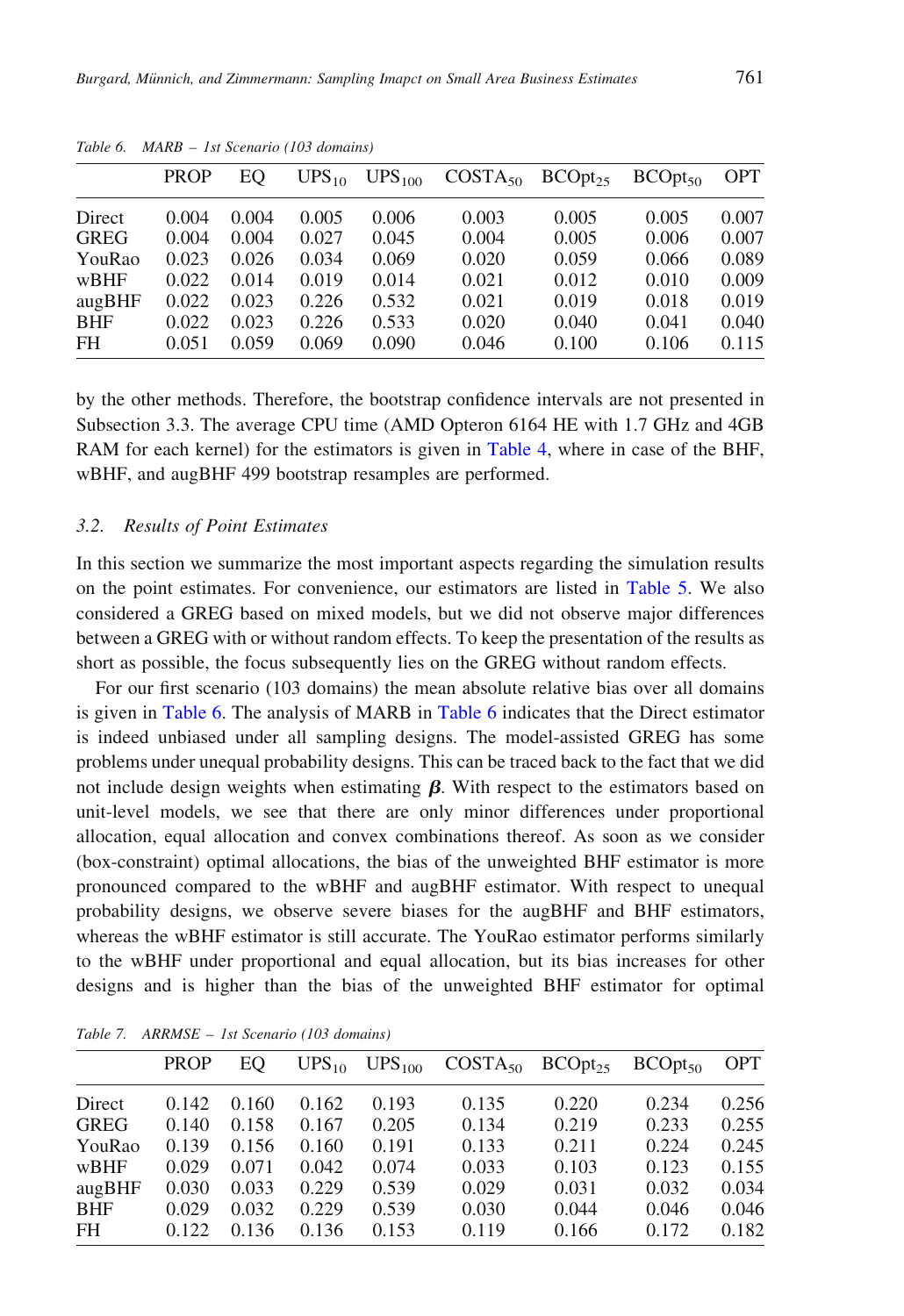|             | <b>PROP</b> | EО    | $UPS_{10}$ | UPS <sub>100</sub> | $COSTA_{50}$ | $BCOpt_{25}$ | $BCOpt_{50}$ | <b>OPT</b> |
|-------------|-------------|-------|------------|--------------------|--------------|--------------|--------------|------------|
| Direct      | 0.015       | 0.008 | 0.017      | 0.024              | 0.010        | 0.022        | 0.023        | 0.026      |
| <b>GREG</b> | 0.015       | 0.009 | 0.016      | 0.020              | 0.010        | 0.022        | 0.023        | 0.026      |
| YouRao      | 0.247       | 0.107 | 0.294      | 0.439              | 0.131        | 0.391        | 0.409        | 0.457      |
| wBHF        | 0.081       | 0.068 | 0.073      | 0.060              | 0.078        | 0.047        | 0.042        | 0.037      |
| augBHF      | 0.080       | 0.075 | 0.251      | 0.553              | 0.074        | 0.068        | 0.071        | 0.074      |
| <b>BHF</b>  | 0.081       | 0.076 | 0.251      | 0.553              | 0.078        | 0.094        | 0.096        | 0.096      |
| <b>FH</b>   | 0.221       | 0.127 | 0.257      | 0.304              | 0.152        | 0.314        | 0.318        | 0.322      |

Table 8. MARB – 2nd Scenario (927 domains)

allocations. The FH estimator exhibits bias under all designs considered due to full shrinkage towards the synthetic component.

As soon as we consider the ARRMSE given in Table 7, the picture is completely different. We observe that there is no single best estimator under all designs and hence sampling design plays an important role. The results under proportional and Costa-type allocations are almost the same. Under these designs, all model-based unit-level estimators work well. Even though the area-level FH estimator is biased, it has the lower ARRMSE compared to design-based estimators and the YouRao estimator. Under equal allocation, the results are similar to the proportional and Costa-type allocations except for the weighted wBHF estimator, which has a considerably higher ARRMSE than the other unitlevel estimators. For designs based on (box-constraint) optimal allocations, the augmented augBHF estimator performs best, with the unweighted BHF estimator as the only other estimator with an ARRMSE under ten percent. The wBHF estimator suffers from a much higher ARRMSE despite a lower bias, a result that can be attributed to the increase of the variability of the model parameter estimates. Moreover, under unequal probability designs, the wBHF estimator is the only reasonable estimator in terms of an ARRMSE under ten percent. The performance of the augBHF and BHF is identical up to the third decimal number, indicating that augmenting the design matrix does not increase the precision under unequal probability sampling in this setting. A closer look at Tables 6 and 7 reveals that due to the shrinkage to the synthetic component the FH estimator is biased under all designs but does not perform badly with respect to RRMSE. The comparison between the Direct estimator and the GREG shows that the working model does not have much predictive power. Concentrating on the Direct estimator, we note that designs optimized for national-level estimation are not the best choice for domain estimation.

|             | <b>PROP</b> | EО    | $UPS_{10}$ | $UPS_{100}$ | $COSTA_{50}$ $BCOpt_{25}$ |       | $BCOpt_{50}$ | <b>OPT</b> |
|-------------|-------------|-------|------------|-------------|---------------------------|-------|--------------|------------|
| Direct      | 0.575       | 0.333 | 0.650      | 0.771       | 0.374                     | 0.889 | 0.940        | 1.006      |
| <b>GREG</b> | 0.569       | 0.329 | 0.649      | 0.769       | 0.370                     | 0.885 | 0.935        | 1.002      |
| YouRao      | 0.451       | 0.312 | 0.498      | 0.573       | 0.344                     | 0.570 | 0.581        | 0.608      |
| wBHF        | 0.085       | 0.114 | 0.103      | 0.196       | 0.088                     | 0.344 | 0.441        | 0.556      |
| augBHF      | 0.091       | 0.082 | 0.256      | 0.561       | 0.080                     | 0.080 | 0.085        | 0.089      |
| <b>BHF</b>  | 0.085       | 0.082 | 0.256      | 0.561       | 0.083                     | 0.099 | 0.101        | 0.102      |
| FH.         | 0.350       | 0.281 | 0.385      | 0.412       | 0.302                     | 0.420 | 0.425        | 0.433      |

Table 9. ARRMSE – 2nd Scenario (927 domains)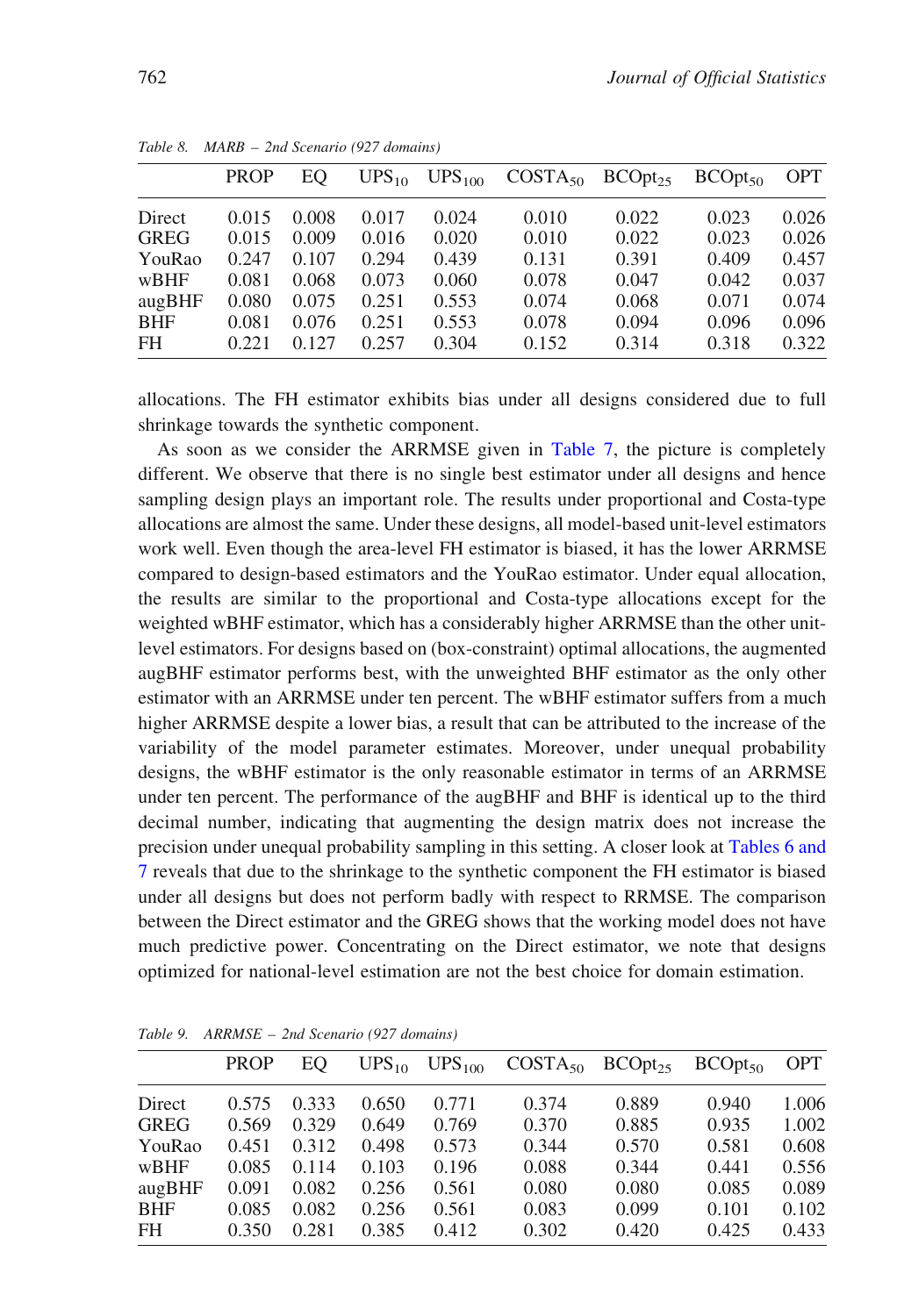The MARB in the presence of smaller domains (Scenario 2, 927 domains) are given in Table 8. Compared to Scenario 1 (Table 6), the biases increase (almost) uniformly which is due to the smaller sample sizes. We see that for all designs the GREG and Direct estimators have the lowest relative bias. With respect to the unit-level estimators the impact of designs is similar to the first scenario, but with generally higher absolute relative biases. The FH suffers most from severe bias, especially under designs with largely varying sample sizes such as (box-constraint) optimal allocations or proportional allocation and the unequal probability designs. The most striking aspect about these results is the large bias of the YouRao estimator.

With regards to the ARRMSE, which is shown in Table 9, we see that the ARRMSE increases drastically compared to Scenario 1. Unlike Scenario 1, we now observe significant differences between Costa-type allocation and proportional allocation, which is due to the fact that the proportional allocation leads to very small domain-specific sample sizes in Scenario 2 (see Table 3). This causes a severe loss in estimation quality in comparison to the Costa-type allocation for design-based estimators. This does not apply for model-based estimators, which manage to borrow strength from other domains to



Fig. 2. Coverage Rates – 1st Scenario (103 domains)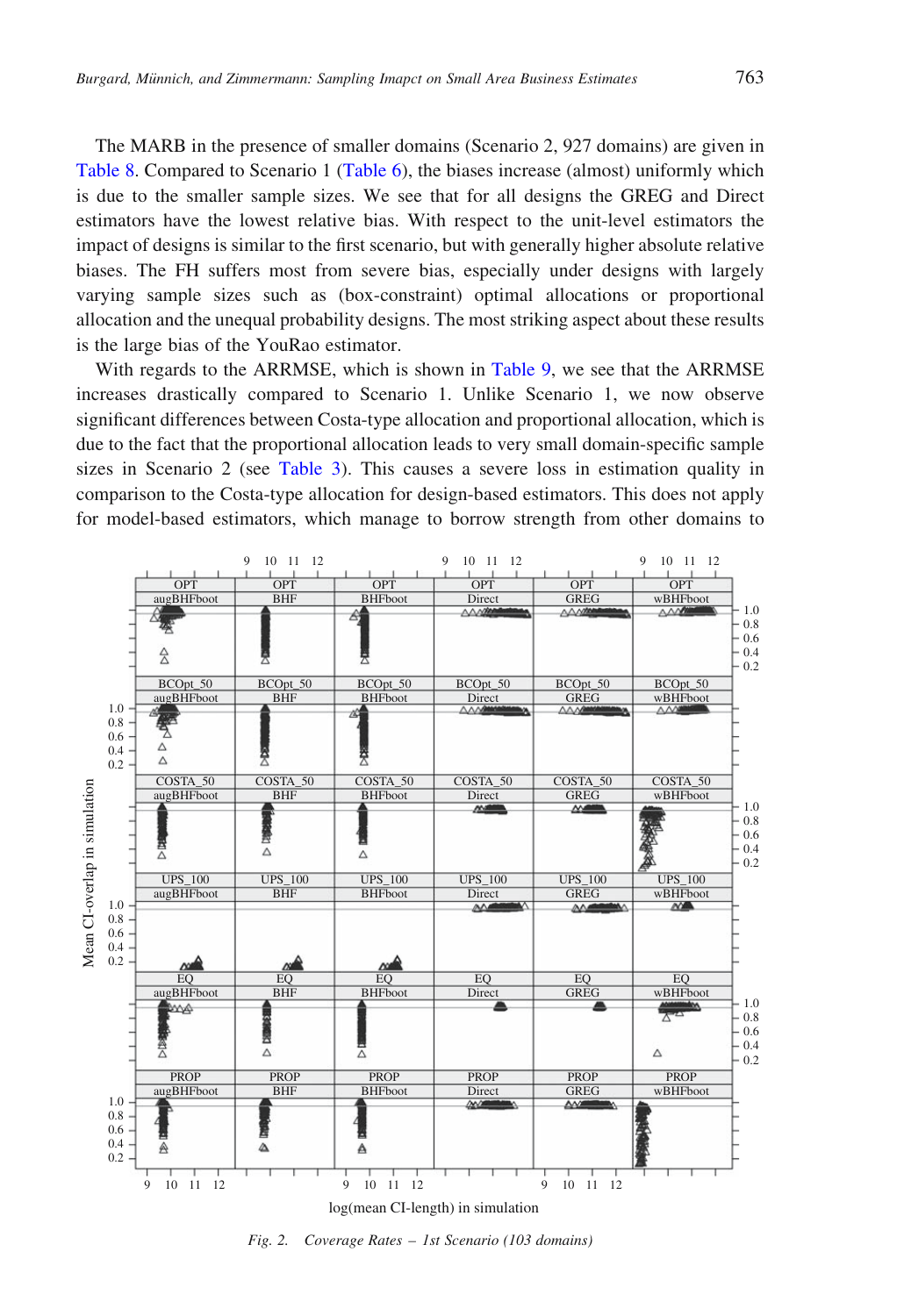| <b>OPT</b> |
|------------|
|            |
| 0.944      |
| 0.765      |
| 0.762      |
| 0.949      |
| 0.949      |
| 0.973      |
|            |

Table 10. Mean of coverage rates – 1st Scenario (103 domains)

compensate for small domain-specific sample sizes and perform best under both designs. With respect to the equal allocation the ranking of the estimators is similar, except that the weighted wBHF estimator performs worse than the other two unit-level estimators. Under (box-constraint) optimal allocations, the augmented augBHF estimator performs slightly better than the BHF estimator due to the lower bias. Other estimators cannot be recommended in this case, since their ARRMSE is 30 percent and more. Under unequal probability designs, the weighted wBHF estimator seems the only reasonable choice, even though its ARRMSE is close to 20 percent when the Gelman factors are constrained to 100.

# 3.3. Results of Precision Estimates

In this section, we report results of precision estimates for the most interesting designs and estimators only. The coverage rates and mean confidence interval lengths for the first scenario are illustrated in Figure 2 and means of the coverage rates are given in Table 10. Figure 2 depicts both the confidence interval coverage rates and mean confidence interval length for each domain. Ideally, these points would lie on the horizontal line, indicating a 95 % coverage rate, and at the left side in each panel, demonstrating high accuracy of the point estimates by a shorter average length of confidence intervals. It is obvious that some small area estimators yield lower coverages, which is mainly caused by a worse fit of the statistical model in several areas. This reflects the situation of many registers only containing a limited set of potentially predictive covariates.

Focusing on the length of the confidence intervals, we see that equal allocation is the best choice if one wishes to use design-based estimators. Whereas the coverage rates of the Direct and GREG estimators are reasonable under all the sampling designs considered, this does not apply for the other estimators. Under the  $UPS<sub>100</sub>$  design, most model-based estimation methods suffer from severe undercoverage. With respect to the two approaches to PMSE estimation, either by Taylor approximation or by parametric bootstrap, we hardly observe any differences in the case of the unweighted BHF estimator. Interestingly, the augBHF does not perform badly in the case of (box-constraint) optimal allocations, even though it does not achieve the nominal coverage rate on average in any design. The mean coverage rates indicate overcoverage for the wBHF using parametric bootstrap under (box-constraint) optimal allocations, which clearly shows that the confidence intervals are not efficient. Altogether, it is indisputable that the coverage rates of the model-based estimators are not satisfactory.

The coverage rates for the second scenario are depicted in Figure 3. In addition to the dark "+" signs related to the computation of the confidence intervals based on quantiles of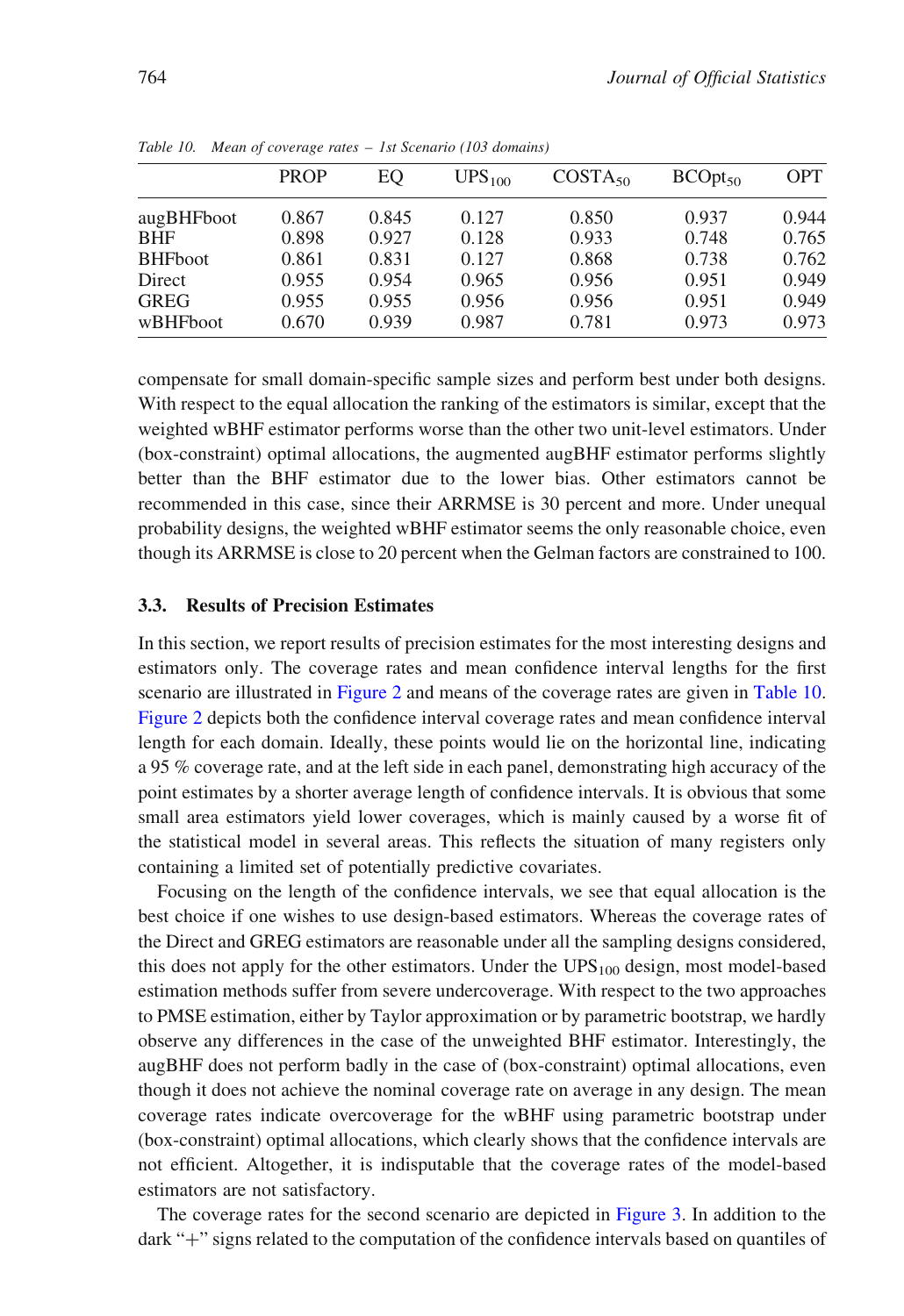

Fig. 3. Coverage Rates – 2nd Scenario (927 domains)

the normal distribution, lighter triangles indicate confidence intervals based on quantiles of t-distributions with  $(n_d - 1)$  degrees of freedom as explained at the end of Subsection 3.1. These two methods differ only in the presence of very small domain-specific sample sizes  $n_d$ , which was not a concern in Scenario 1. Looking at the x-scale, we observe that the CI-length increases dramatically compared to Scenario 1. Furthermore, in the case of the Direct estimator, we observe some problems under  $UPS<sub>100</sub>$  for the CIs built via the normal distribution. These problems vanish as soon as we use the *t*-distribution, which seems to be the better choice for very small domains. For the GREG estimator the use of normalquantiles is critical except under equal and Costa-type allocations. With respect to the model-based estimators the poor performance of all strategies is striking, as can also be seen from Tables 11 and 12.

#### 4. Summary

This article explores two major issues official statistics face when implementing small area estimation techniques in business surveys. First, business registers of many countries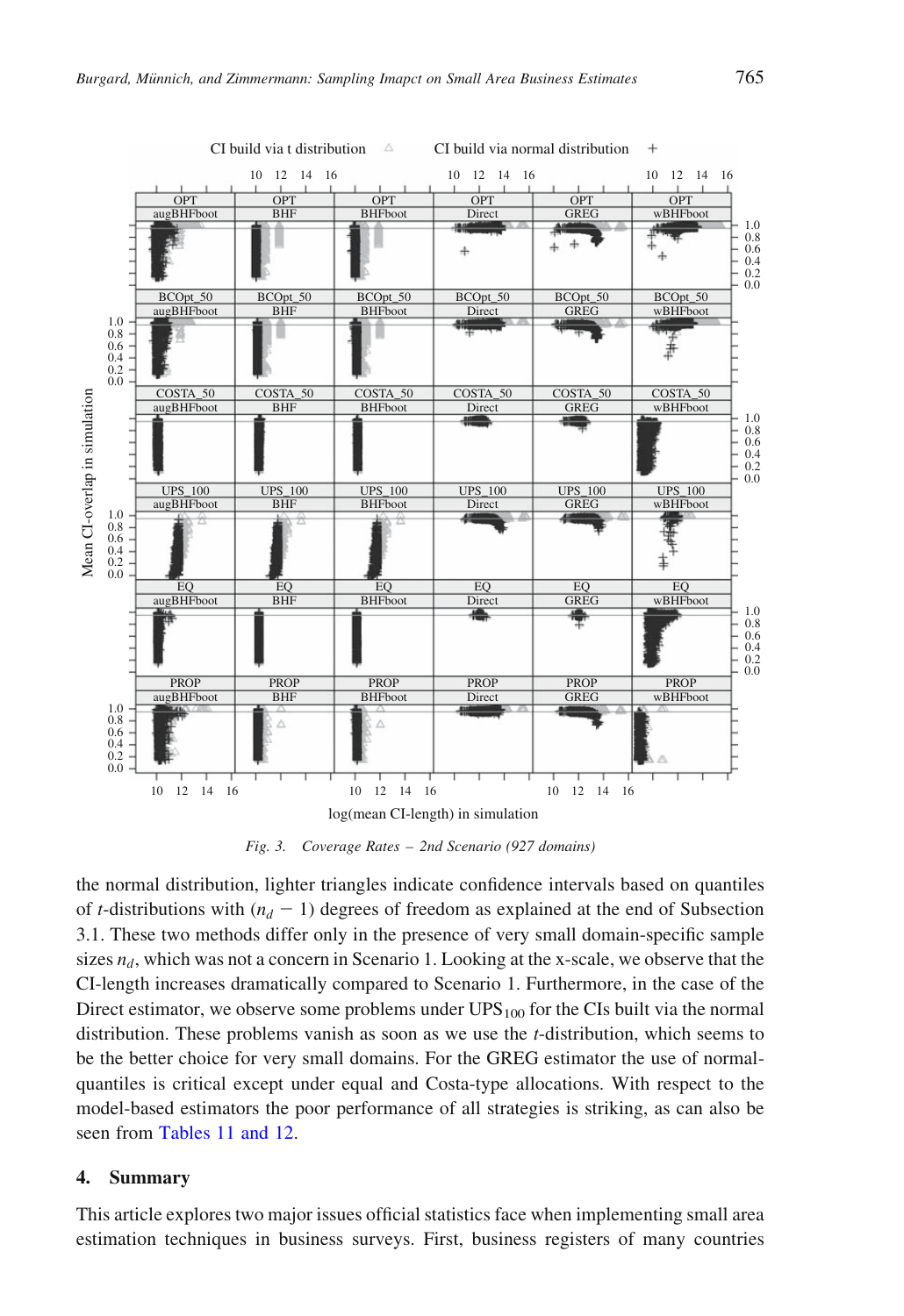|                          | <b>PROP</b> | EО    | UPS <sub>100</sub> | $COSTA_{50}$ | $BCOpt_{50}$ | OPT   |
|--------------------------|-------------|-------|--------------------|--------------|--------------|-------|
|                          | 0.717       | 0.619 | 0.386              | 0.642        | 0.745        | 0.726 |
| augBHFboot<br><b>BHF</b> | 0.686       | 0.687 | 0.389              | 0.699        | 0.638        | 0.588 |
| <b>BHFboot</b>           | 0.672       | 0.612 | 0.386              | 0.663        | 0.634        | 0.585 |
| Direct                   | 0.962       | 0.960 | 0.941              | 0.959        | 0.966        | 0.967 |
| <b>GREG</b>              | 0.943       | 0.954 | 0.946              | 0.952        | 0.904        | 0.895 |
| wBHFboot                 | 0.349       | 0.735 | 0.984              | 0.476        | 0.968        | 0.965 |

Table 11. Mean of coverage rates – 2nd Scenario (927 domains) – Normal Quantiles

do not yield many variables with strong predictive power. Second, the sampling designs applied, in general, are nonignorable and may have a major impact on model-based estimates. In this context, several strategies for incorporating design weights into statistical models are discussed. The application focuses on registers where only a few variables with limited predictive power are available. This reflects the situation in many countries and several branches of official statistics and shows the usefulness of the estimators under less favorable circumstances.

Our results suggest that model-based estimators should be considered in addition to purely design-based estimators due to lower RRMSEs in many settings. Furthermore, estimators ignoring the sampling design cannot be recommended since they may yield considerably biased estimates. Besides the influence of the range of design weights, our results stress the relevance of the source of design weight variation – between or within areas and strata. Altogether, our study illustrates the efficiency gains made possible by using model-based small area estimators even under less favorable circumstances.

A comparison of the augBHF and the wBHF estimator illustrates that the origin of the variation of the design weights is an essential basis for selecting the appropriate estimator. Under purely stratified designs with large Gelman factors the augBHF estimator gives reasonable results and should be the estimator of choice with respect to minimal ARRMSE, whilst the wBHF estimator suffers from the variability of  $\beta$  estimates. In contrast, under unequal probability designs the wBHF estimator is clearly the best estimator in both scenarios if one wishes to minimize the ARRMSE of the estimates. The poor performance of the augBHF estimators in this case is partly explained by the huge discrepancy between  $\overline{W}_d$  and the expected mean of the sampling weights in domain d under unequal probability sampling. This causes a bias due to informative sampling where the model which holds for the population does not hold for the sample as well (cf. Pfeffermann and Sverchkov 2009). This problem of the augBHF estimator under unequal

|                | <b>PROP</b> | EО    | $UPS_{100}$ | $COSTA_{50}$ | $BCOpt_{50}$ | OPT   |
|----------------|-------------|-------|-------------|--------------|--------------|-------|
| augBHFboot     | 0.744       | 0.623 | 0.443       | 0.648        | 0.834        | 0.825 |
| <b>BHF</b>     | 0.714       | 0.692 | 0.446       | 0.706        | 0.766        | 0.738 |
| <b>BHFboot</b> | 0.699       | 0.616 | 0.442       | 0.669        | 0.763        | 0.735 |
| Direct         | 0.973       | 0.963 | 0.958       | 0.964        | 0.982        | 0.983 |
| <b>GREG</b>    | 0.959       | 0.958 | 0.963       | 0.958        | 0.960        | 0.960 |
| wBHFboot       | 0.366       | 0.741 | 0.993       | 0.483        | 0.981        | 0.980 |

Table 12. Mean of coverage rates  $-$  2nd Scenario (927 domains)  $-$  t Quantiles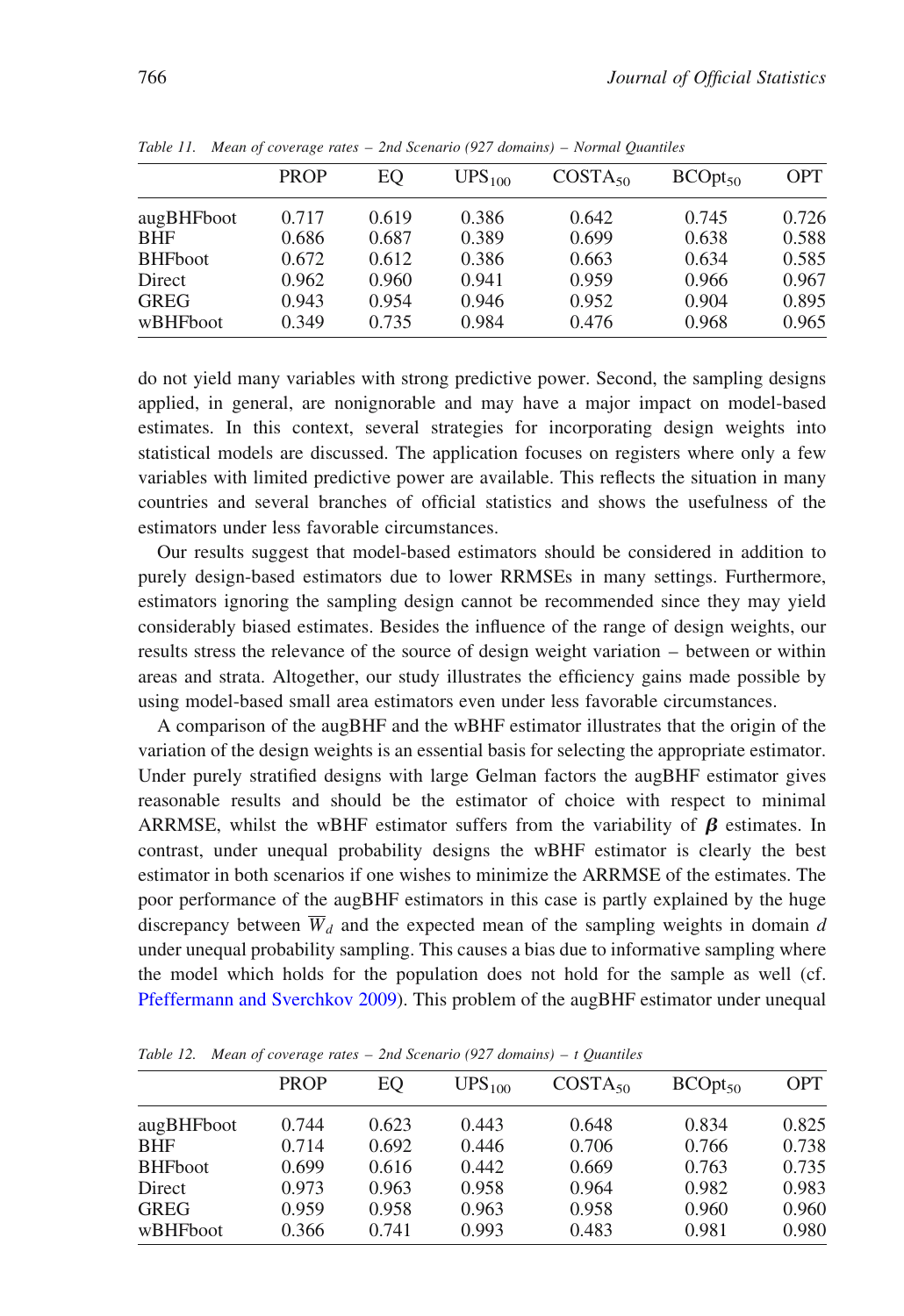probability sampling could be resolved by estimating the model parameters using design weights. In our simulations, the YouRao estimator especially suffers from a poor model. In other simulations, the YouRao performed much better when auxiliary information with better predictive power was available. Similar results hold for the area-level FH estimator.

In addition to the Gelman factors and their sources of variation, the domain-specific sample size plays a crucial role for domain estimation. This can be seen from the comparatively good results of most estimators under equal and Costa-type allocation achieved at the expense of less efficient estimation at the national level. Furthermore, we note that under Scenario 2 with many small sample sizes the precision of domain estimates generally decreases compared to the first scenario with larger domains. This decrease is most pronounced for design-based estimators which cannot compensate for the small sample sizes by borrowing strength from other domains.

Focusing on the precision estimates, we observe that the confidence interval coverage rates of the design-based estimators are as expected. The shortest CI lengths result under equal allocation designs. Minor problems of the design-based estimators with very small domain-specific sample sizes are corrected by plugging-in quantiles from a  $t_{n-1}$ distribution. The coverage rates for the BHF were not satisfactory under either Taylor linearization of the PMSE or PMSE estimation by parametric bootstrap due to high biases. We have seen that very small domains may be problematic for precision estimates, as the severe cases of under coverage in Scenario 2 point out. Moreover, our results indicate that under (box constraint) optimal allocations in Scenario 1, the reliability of the confidence intervals of the augBHF estimator is better than the reliability of the unweighted BHF estimator. With respect to the parametric bootstrap method for the wBHF estimator, mainly in Scenario 1, we have seen overcoverage for the (box constraint) optimal allocations and unequal probability sampling, implying that the PMSE estimates are too conservative.

The present application used small and medium enterprises. When dealing with large enterprises one could expect extremely skewed distributions with outliers. Under these settings, either transformation methods (Berg and Chandra 2012 or Shlomo and Priam 2013) or robust models should be considered (Sinha and Rao 2009 orChambers and Tzavidis 2006). A comparison of robust small area methods including computational issues can be drawn from Schmid (2012). When using nonignorable sampling designs in business surveys, the robustification of design weights should be investigated in addition to the robust modeling.

# 6. References

- Asparouhov, T. 2006. "General Multi-Level Modeling with Sampling Weights." Communications in Statistics – Theory and Methods 35: 439–460. DOI: [http://dx.](http://dx.doi.org/10.1080/03610920500476598) [doi.org/10.1080/03610920500476598](http://dx.doi.org/10.1080/03610920500476598).
- Bates, D. 2011. Computational Methods for Mixed Models. Available at: [http://cran.r](http://cran.r-project.org/web/packages/lme4/vignettes/Theory.pdf)[project.org/web/packages/lme4/vignettes/Theory.pdf](http://cran.r-project.org/web/packages/lme4/vignettes/Theory.pdf) (accessed October 16, 2014).
- Bates, D., M. Maechler, and B. Bolker. 2011. Linear Mixed-Effects Models Using S4 Classes. R package Version: 0.999375-42. Available at: [http://www.r-project.org/](http://www.r-project.org/conferences/useR-2012/TutorialBates.pdf) [conferences/useR-2012/TutorialBates.pdf](http://www.r-project.org/conferences/useR-2012/TutorialBates.pdf) (accessed October 14, 2014).
- Battese, G.E., R.M. Harter, and W.A. Fuller. 1988. "An Error Component Model for Prediction of County Crop Areas Using Survey and Satellite Data." Journal of the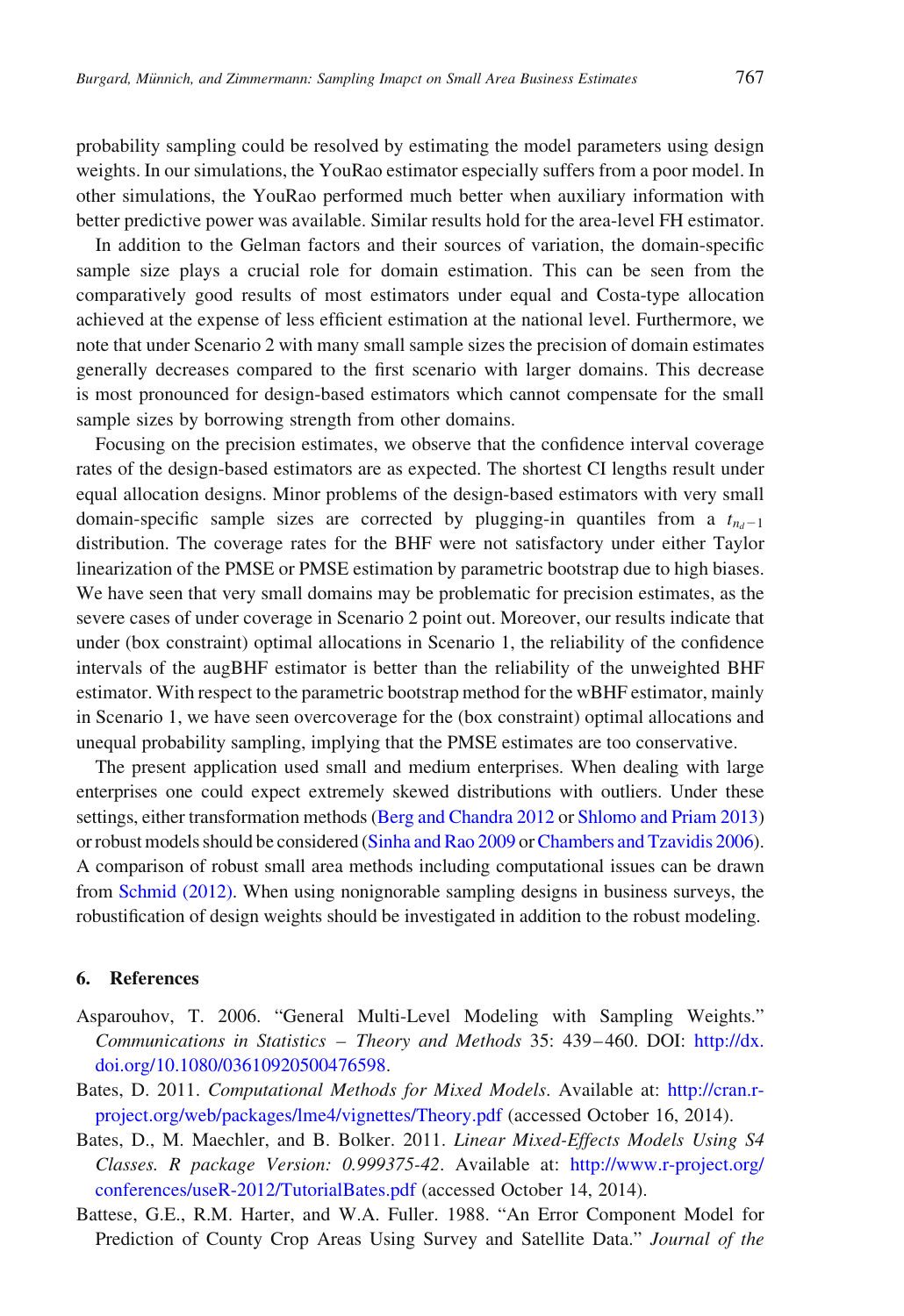American Statistical Association 83: 28–36. DOI: [http://dx.doi.org/10.1080/01621459.](http://dx.doi.org/10.1080/01621459.1988.10478561) [1988.10478561](http://dx.doi.org/10.1080/01621459.1988.10478561).

- Berg, E. and H. Chandra. 2012. "Small Area Prediction for a Unit Level Lognormal Model." Federal Committee on Statistical Methodology Research Conference. DOI: [http://dx.doi.org/10.1016/j.csda.2014.03.007.](http://dx.doi.org/10.1016/j.csda.2014.03.007)
- Burgard, J.P., R. Münnich, and T. Zimmermann. 2012. "Small Area Modelling Under Complex Survey Designs for Business Data." In Proceedings of the Fourth International Conference of Establishment Surveys, June 11–14, 2012. Montreal. Available at: [http://](http://www.amstat.org/meetings/ices/2012/papers/301906.pdf) [www.amstat.org/meetings/ices/2012/papers/301906.pdf](http://www.amstat.org/meetings/ices/2012/papers/301906.pdf) (accessed Oct 16, 2014).
- Butar, F.B. and P. Lahiri. 2003. "On Measures of Uncertainty of Empirical Bayes Small-Area Estimators." Journal of Statistical Planning and Inference 112: 63–76. DOI: [http://dx.doi.org/10.1016/S0378-3758\(02\)00323-3.](http://dx.doi.org/10.1016/S0378-3758(02)00323-3)
- Chambers, R., and N. Tzavidis. 2006. "M-Quantile Models for Small Area Estimation." Biometrika 93: 255–268. DOI: [http://dx.doi.org/10.1093/biomet/93.2.255.](http://dx.doi.org/10.1093/biomet/93.2.255)
- Chatterjee, S., P. Lahiri, and H. Li. 2008. "Parametric Bootstrap Approximation to the Distribution of EBLUP and Related Prediction Intervals in Linear Mixed Models." The Annals of Statistics 36: 1221–1245.
- Choudhry, G.H., J.N.K. Rao, and M.A. Hidiroglou. 2012. "On Sample Allocation for Efficient Domain Estimation." Survey Methodology 38: 23–29.
- Costa, A., A. Satorra, and E. Ventura. 2004. "Improving Both Domain and Total Area Estimation by Composition." Statistics and Operations Research Transactions 28: 69–86.
- Datta, G.S. 2009. "Model-Based Approach to Small Area Estimation." In Handbook of Statistics, Vol. 29B, 251–288. New York: Elsevier.
- Datta, G.S., and P. Lahiri. 2000. "A Unified Measure of Uncertainty of Estimated Best Linear Unbiased Predictors in Small Area Estimation Problems." Statistica Sinica 10: 613–627.
- Eurostat. 2008. "NACE Rev. 2: Statistical Classification of Economic Activities in the European Community." Eurostat methodologies and working papers, European Communities, cat. No. KS-RA-07-015-EN-N.
- Falorsi, P.D. and P. Righi. 2008. "A Balanced Sampling Approach for Multi-Way Stratification Designs for Small Area Estimation." Survey Methodology 34: 223–234.
- Fay, R.E. and R.A. Herriot. 1979. "Estimation of Income for Small Places: An Application of James-Stein Procedures to Census Data." Journal of the American Statistical Association 74: 269–277. DOI: <http://dx.doi.org/10.1080/01621459.1979.10482505>.
- Gabler, S., M. Ganninger, and R. Münnich. 2012. "Optimal Allocation of the Sample Size to Strata Under Box Constraints." Metrika 75: 15–161. DOI: [http://dx.doi.org/](http://dx.doi.org/10.1007/s00184-010-0319-3) [10.1007/s00184-010-0319-3.](http://dx.doi.org/10.1007/s00184-010-0319-3)
- Gonzalez-Manteiga, W., M.J. Lombardía, I. Molina, D. Morales, and L. Santamaría. 2008. "Bootstrap Mean Squared Error of a Small-Area EBLUP." Journal of Statistical Computation and Simulation 78: 443–462.
- Harville, D.A. 2008. Matrix Algebra from a Statistician's Perspective. New York: Springer.
- Hidiroglou, M.A. and P. Lavallee. 2009. "Sampling and Estimation in Business Surveys." In Handbook of Statistics, Vol. 29A, 441–470. New York: Elsevier.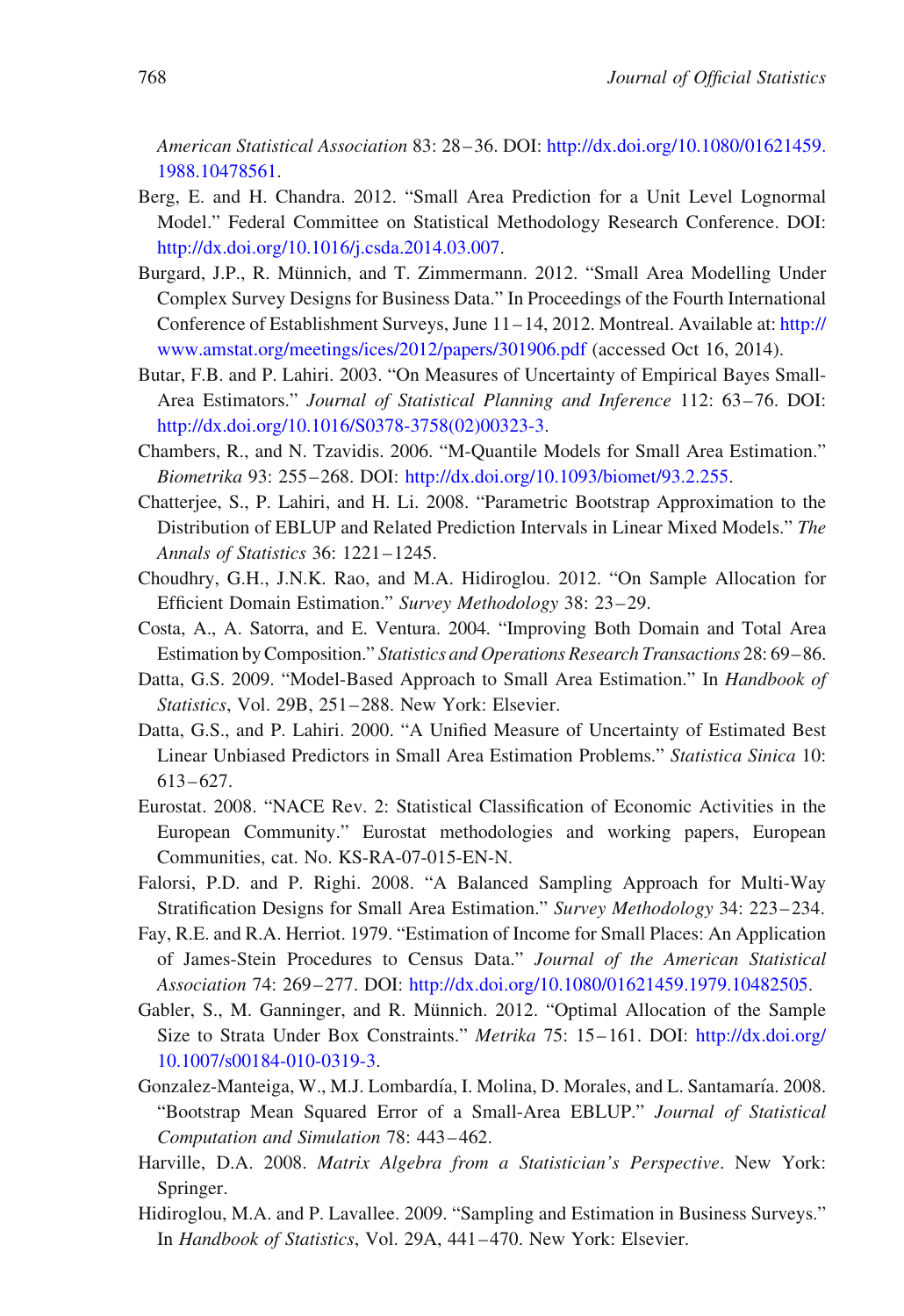- Holmberg, A., P. Flisberg, and M. Rönnqvist. 2002. "On the Choice of Sampling Design in Business Surveys with Several Important Study Variables." R&D Report 2002:3, Statistics Sweden.
- Jiang, J. and P. Lahiri. 2006. "Mixed Model Prediction and Small Area Estimation." Test 15: 1–96. DOI: [http://dx.doi.org/10.1007/BF02595419.](http://dx.doi.org/10.1007/BF02595419)
- Kackar, R.N., and D.A. Harville. 1984. "Approximations for Standard Errors of Estimators of Fixed and Random Effect in Mixed Linear Models." Journal of the American Statistical Association 79: 853–862. DOI: [http://dx.doi.org/10.1080/](http://dx.doi.org/10.1080/01621459.1984.10477102) [01621459.1984.10477102](http://dx.doi.org/10.1080/01621459.1984.10477102).
- Kolb, J.-P., R. Münnich, F. Volk, and T. Zimmermann. 2013. "TRItalia dataset." In BLUE-ETS Deliverable D6.2: Best practice recommendations on variance estimation and small area estimation in business surveys, edited by R. Bernardini Papalia, C. Bruch, T. Enderle, S. Falorsi, A. Fasulo, E. Fernandez-Vazquez, M. Ferrante, J.P. Kolb, R. Münnich, S. Pacei, R. Priam, P. Righi, T. Schmid, N. Shlomo, F. Volk, and T. Zimmermann, 168–188. Available at: [http://www.blue-ets.istat.it/fileadmin/](http://www.blue-ets.istat.it/fileadmin/deliverables/Deliverable6.2.pdf) [deliverables/Deliverable6.2.pdf](http://www.blue-ets.istat.it/fileadmin/deliverables/Deliverable6.2.pdf) (accessed October 16, 2014).
- Lehtonen, R., C.-E. Särndal, and A. Veijanen. 2003. "The Effect of Model Choice in Estimation for Domains, Including Small Domains." Survey Methodology 29: 33–44.
- Lehtonen, R., C.-E. Särndal, and A. Veijanen. 2005. "Does the Model Matter? Comparing Model-Assisted and Model-Dependent Estimators of Class Frequencies for Domains." Statistics in Transition 7: 649–673.
- Lehtonen, R., C.-E. Särndal, A. Veijanen, and M. Myrskylä. 2006. "The Role of Models in Model-Assisted and Model-Dependent Estimation for Domains and Small Areas." Workshop on survey sampling and methodology, Ventspils. Available at: [http://](http://home.lu.lv/~pm90015/workshop2006/papers/Workshop2006_04_Lehtonen.pdf) [home.lu.lv/~pm90015/workshop2006/papers/Workshop2006\\_04\\_Lehtonen.pdf](http://home.lu.lv/~pm90015/workshop2006/papers/Workshop2006_04_Lehtonen.pdf) (accessed October 16, 2014).
- Lehtonen, R. and A. Veijanen. 2009. "Design-Based Methods of Estimation for Domains and Small Areas." In Handbook of Statistics, Vol. 29B, 219–249. New York: Elsevier.
- Lehtonen, R., A. Veijanen, M. Myrskylä, and M. Valaste. 2011. "Small Area Estimation of Indicators on Poverty and Social Exclusion." Technical report, AMELI deliverable D2.2. Available at: [http://www.uni-trier.de/fileadmin/fb4/projekte/SurveyStatisticsNet/](http://www.uni-trier.de/fileadmin/fb4/projekte/SurveyStatisticsNet/Ameli_Deliverables/AMELI-WP2-D2.2.20110402.pdf) Ameli Deliverables/AMELI-WP2-D2.2.20110402.pdf (accessed October 16, 2014).
- Little, R.J. 2012. "Calibrated Bayes, an Alternative Inferential Paradigm for Official Statistics." Journal of Official Statistics 28: 309–334.
- Longford, N.T. 2006. "Sample Size Calculation for Small Area Estimation." Survey Methodology 32: 87–96.
- Molina, I., and J.N.K. Rao. 2010. "Small Area Estimation of Poverty Indicators." Canadian Journal of Statistics 38: 369–385. DOI: [http://dx.doi.org/10.1002/cjs.10051.](http://dx.doi.org/10.1002/cjs.10051)
- Münnich, R. and J.P. Burgard. 2012. "On the Influence of Sampling Design on Small Area Estimates." Journal of the Indian Society of Agricultural Statistics 66: 145–156.
- Münnich, R., E. Sachs, and M. Wagner. 2012. "Numerical Solution of Optimal Allocation Problems in Stratified Sampling Under Box Constraints." Advances in Statistical Analysis 96: 435–450. DOI: [http://dx.doi.org/10.1007/s10182-011-0176-z.](http://dx.doi.org/10.1007/s10182-011-0176-z)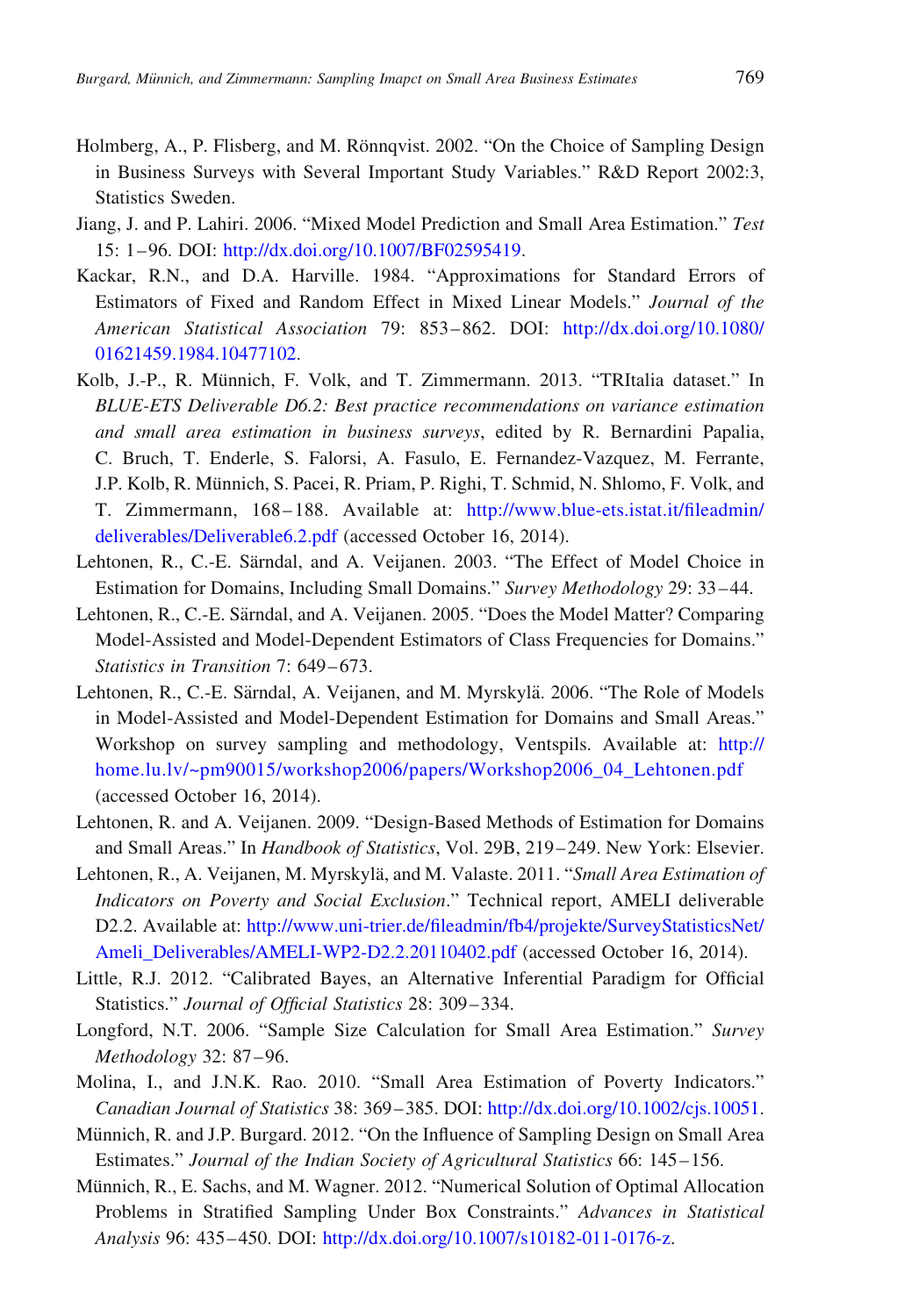- Neyman, J. 1934. "On the Two Different Aspects of the Representative Method: The Method of Stratified Sampling and the Method of Purposive Selection." Journal of the Royal Statistical Society 97: 558–625. DOI: <http://dx.doi.org/10.2307/2342192>.
- Pfeffermann, D. 1993. "The Role of Sampling Weights When Modeling Survey Data." International Statistical Review 61: 317–337. DOI: <http://dx.doi.org/10.2307/1403631>.
- Pfeffermann, D., C.J. Skinner, D.J. Holmes, H. Goldstein, and J. Rasbash. 1998. "Weighting for Unequal Selection Probabilities in Multilevel Models." Journal of the Royal Statistical Society Series B 60: 23–40. DOI: [http://dx.doi.org/10.1111/](http://dx.doi.org/10.1111/1467-9868.00106) [1467-9868.00106.](http://dx.doi.org/10.1111/1467-9868.00106)
- Pfeffermann, D. and M. Sverchkov. 2007. "Small-Area Estimation Under Informative Probability Sampling of Areas and Within the Selected Areas." Journal of the American Statistical Association 102: 1427–1439. DOI: [http://dx.doi.org/10.1198/](http://dx.doi.org/10.1198/016214507000001094) [016214507000001094.](http://dx.doi.org/10.1198/016214507000001094)
- Pfeffermann, D. and M. Sverchkov. 2009. "Inference Under Informative Sampling." In Handbook of Statistics, Vol. 29B, 455–487. New York: Elsevier.
- Prasad, N.G.N., and J.N.K. Rao. 1990. "The Estimation of the Mean Squared Error of Small Area Estimators." Journal of the American Statistical Association 85: 163–171. DOI: <http://dx.doi.org/10.1080/01621459.1990.10475320>.
- Rabe-Hesketh, S. and A. Skrondal. 2006. "Multilevel Modelling of Complex Survey Data." Journal of the Royal Statistical Society: Series A (Statistics in Society) 169: 805–827. DOI: <http://dx.doi.org/10.1111/j.1467-985X.2006.00426.x>.
- Rao, J.N.K. 2003. Small Area Estimation. New York: John Wiley and Sons.
- Särndal, C.-E., B. Swensson, and J. Wretman. 2003. Model Assisted Survey Sampling. New York: Springer.
- Schmid, T. 2012. "Spatial Robust Small Area Estimation applied on Business Data." Ph.D. thesis, University of Trier.
- Shlomo, N. and R. Priam. 2013. "Improving Estimation in Business Surveys." In BLUE-ETS Deliverable D6.2: Best practice recommendations on variance estimation and small area estimation in business surveys, edited by R. Bernardini Papalia, C. Bruch, T. Enderle, S. Falorsi, A. Fasulo, E. Fernandez-Vazquez, M. Ferrante, J.P. Kolb, R. Münnich, S. Pacei, R. Priam, P. Righi, T. Schmid, N. Shlomo, F. Volk, and T. Zimmermann, 52–70. Available at: [http://www.blue-ets.istat.it/fileadmin/](http://www.blue-ets.istat.it/fileadmin/deliverables/Deliverable6.2.pdf) [deliverables/Deliverable6.2.pdf](http://www.blue-ets.istat.it/fileadmin/deliverables/Deliverable6.2.pdf) (accessed October 16, 2014).
- Sinha, S.K. and J.N.K. Rao. 2009. "Robust Small Area Estimation." Canadian Journal of Statistics 37(3): 381–399. ISSN 1708-945X.
- Thompson, K.J. and B.E. Oliver. 2012. "Response Rates in Business Surveys: Going Beyond the Usual Performance Measure." Journal of Official Statistics 28: 221–237.
- Tillé, Y. 2006. Sampling Algorithms. Springer Series in Statistics. New York: Springer.
- Torabi, M. and J.N.K. Rao. 2010. "Mean Squared Error Estimators of Small Area Means Using Survey Weights." Canadian Journal of Statistics 38: 598–608.
- Tschuprow, A. 1923. "On the Mathematical Expectation of the Moments of Frequency Distributions in the Case of Correlated Observations." Metron 2: 461–493.